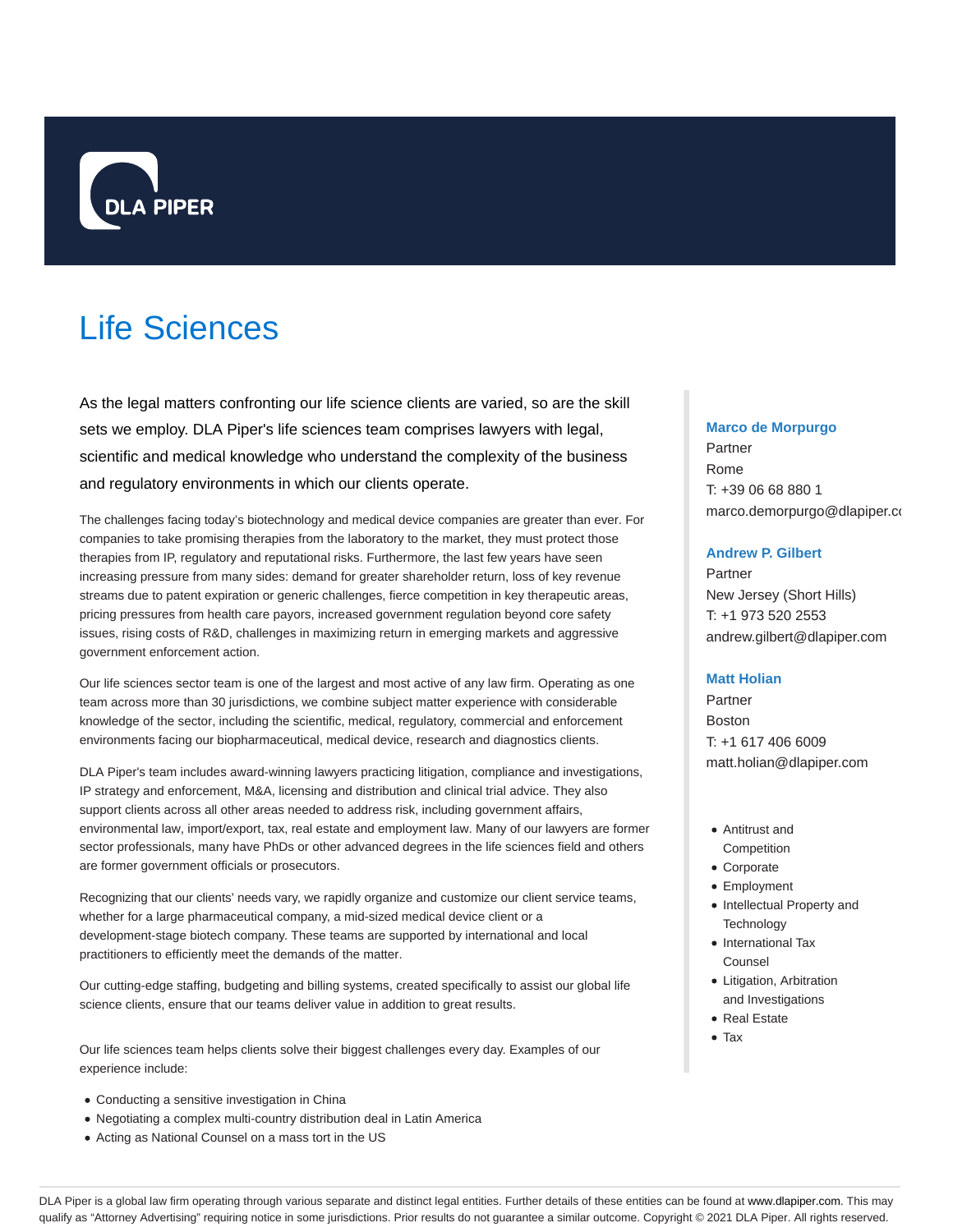- Helping sell or acquire a major business asset
- Advising on implementation of transparency laws or the impact of other new legislation
- Devising a risk mitigation plan for a key product
- Negotiating a large vaccine contract with a global NGO
- Counselling on a multi-jurisdictional clinical trial
- Advising on the downsizing of employees in Europe
- Supporting global business conduct and compliance functions
- Outsourcing critical R&D or IT functions
- Devising an IP strategy for a promising new therapy
- Negotiating a worldwide licensing and collaboration deal
- Protecting a blockbuster drug in patent litigation

# INSIGHTS

# **Publications**

**The rise of global telehealth**

# 30 June 2022 AT THE INTERSECTION OF SCIENCE AND LAW PODCAST SERIES

Partners Kristi Kung and Greg Bodulovic discuss the rise of telehealth amid the COVID-19 pandemic, as well as advancements in technology aiming to address disparate access to healthcare globally.

**Coming soon: a national security screening mechanism for outbound investments**

28 June 2022 The US would not be alone in regulating outbound investment.

**Global M&A Intelligence Report 2022**

## Updated: 29 June 2022

Our annual Global M&A Intelligence Report is based on an analysis of key deal terms in almost 5,000 private M&A transactions on which we have advised since 2015.

**Israel Group News April 2022**

# 28 April 2022 ISRAEL GROUP NEWS

In this issue, our global activities, latest publications, recent events and more.

**Colombia is using AI to improve insolvency proceedings**

# 22 April 2022 PANORAMA

Artificial intelligence creates a completely new experience for the interaction of the user with the insolvency system.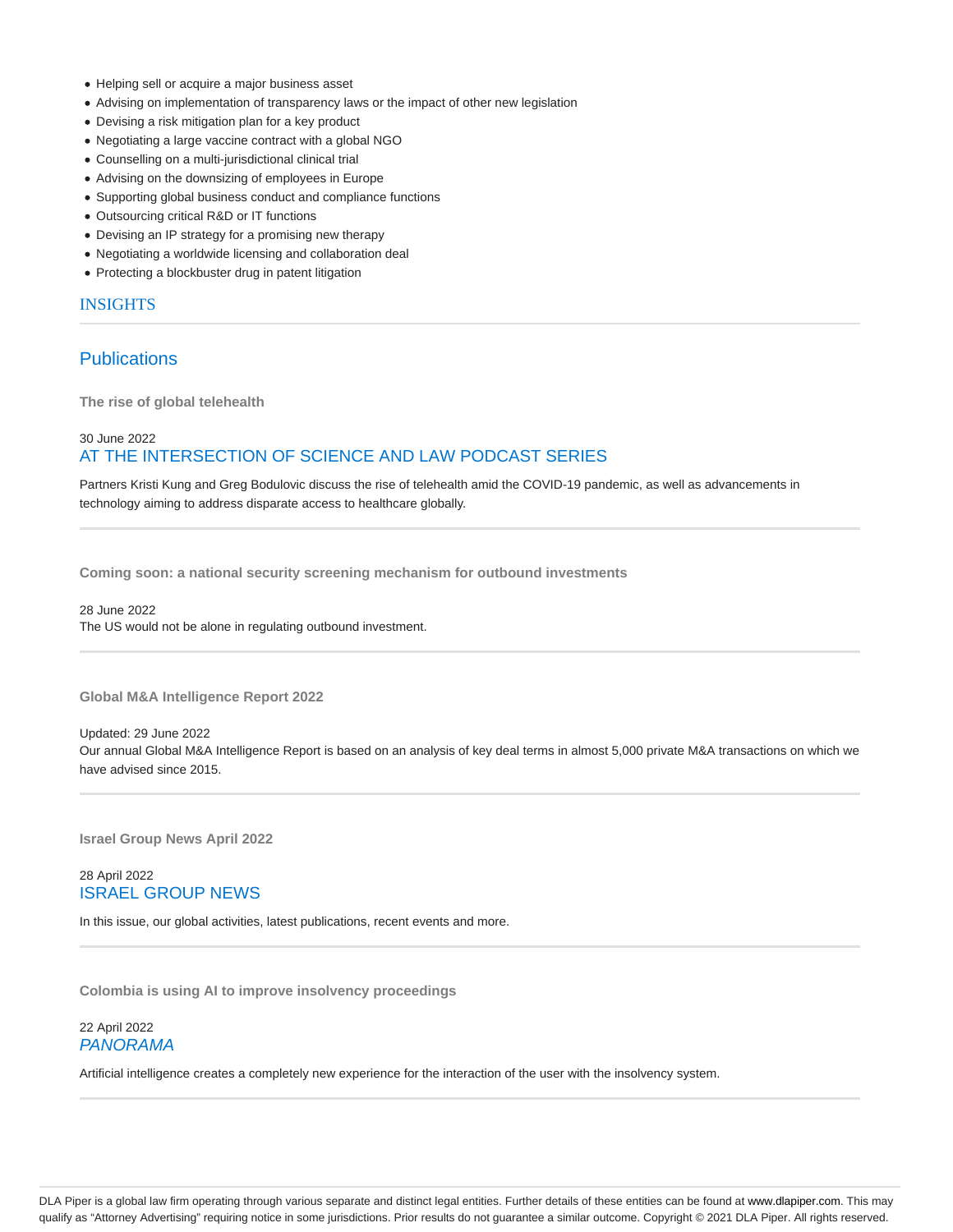**What is a SPAC? The basics, when you are contemplating going public in 2022**

# 6 April 2022 PANORAMA

Key developments and implications for Latin American companies.

**US escalates its sanctions regime against Russia, targeting its financial system**

# 28 February 2022 GLOBAL SANCTIONS ALERT

And additional measures are expected to be announced by the US and its allies in the coming days

**Aiscension: an AI tool to ensure effective risk management by detecting anti-competitive practice**

#### 24 February 2022

Anti-competitive activity has been rife in companies for centuries and there are many who like to take the ostrich approach and bury their head in the sand. However, it is known that this approach to risk management is ineffective should the regulators come looking, and with fines of up to 10% of global turnover, it is a big risk to take.

**New US sanctions in response to Russia's actions against Ukraine**

## 23 February 2022 GLOBAL SANCTIONS ALERT

Additional sanctions are expected that will target Russia's financial, technology, and defense sectors.

**Israel Group News January 2022**

# 24 January 2022 ISRAEL GROUP NEWS

In this issue, our global activities, latest publications, recent events and more.

**US Department of Homeland Security seeks comments on implementation of Uyghur Forced Labor Prevention Act**

24 January 2022 Considerations for US importers and entities with supply chains that may involve China.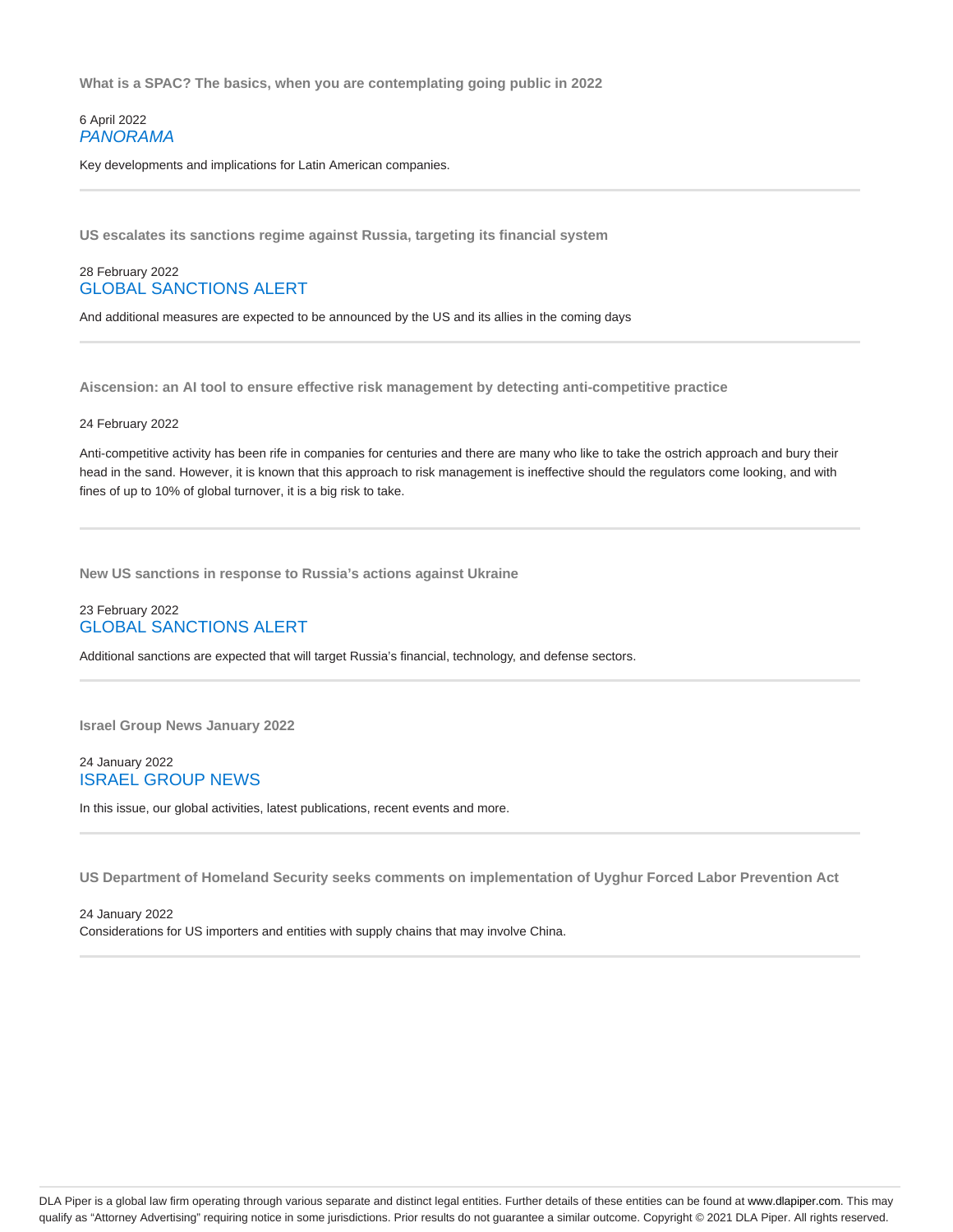# 4 January 2022 UNDERSTANDING THE UK NATIONAL SECURITY & INVESTMENT REGIME PODCAST

In episode 2 of our podcast series we discuss the legal context of the regime: how it will operate and the implications for businesses. In particular, the legislation - which comes into force today, 4 January - has wide reaching implications for M&A involving businesses or assets connected with the UK.

**Supporting the health of your health system: 2022**

3 January 2022 Helping you tend to healthcare system wellness throughout the business life cycle.

**The Glasgow Climate Pact: What does it mean for Business?**

23 November 2021 In this article, members of our Sustainability and ESG Steering Committee share their thoughts on eight key themes emerging from COP26 and what they mean for business.

**Israel Group News October 2021**

## 25 October 2021 ISRAEL GROUP NEWS

In this issue, our global activities, latest publications, recent events and more.

**An interview with Aldersgate Funding**

11 October 2021

In this podcast, DLA Piper partner Henry Quinlan interviews Jim Holding and Matthew Lo at Aldersgate Funding Limited, who shed some light on the advantages of litigation and arbitration funding; the types of claims eligible for funding; the process of funding a case; and the jurisdictional constraints on this type of financing.

DLA Piper · Aldersgate Funding on how litigation funding can help your business

**Can an AI system be named the inventor? In wake of EDVA decision, questions remain**

# 23 September 2021 AI OUTLOOK

Artificial intelligence is notable among the new technologies posing fundamental questions about the viability of the inventor's oath.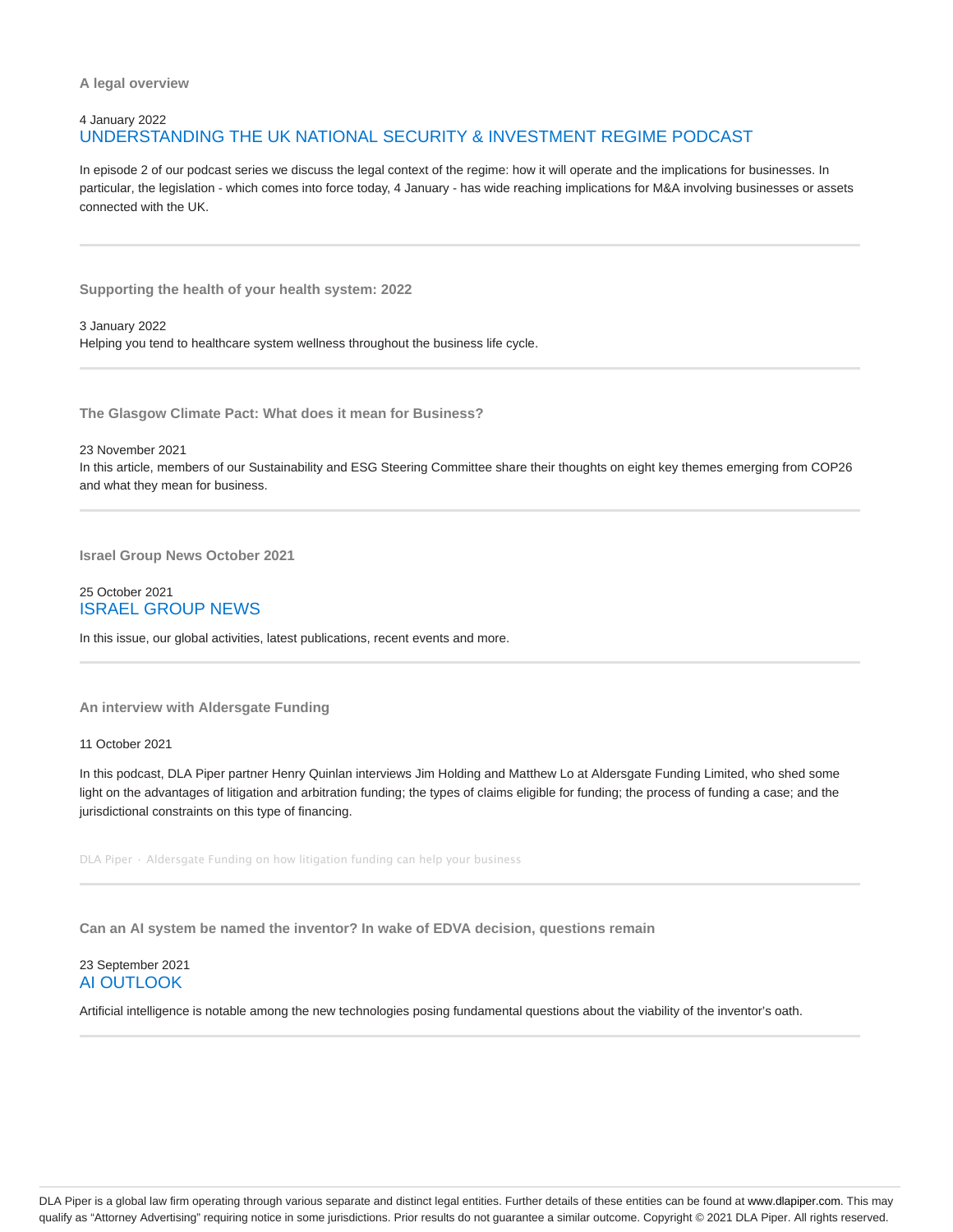## **The Pharmaceutical Corner**

# September 2021 Teva v. Amicus is the first lawsuit to test the reach of the CREATES Act. Expect more.

**New workplace sexual harassment laws passed – (some) Respect@Work recommendations become law**

## 8 September 2021

After months of anticipation, the Australian Federal Government's Sex Discrimination and Fair Work (Respect at Work) Amendment Act 2021 has now passed both houses of Parliament. The amendment contains important reforms to address workplace sexual harassment.

**Israel Group News August 2021**

# 16 August 2021 ISRAEL GROUP NEWS

In this issue, our global activities, latest publications, recent events and more.

**The state of HealthTech and future opportunities**

# 03 August 2021 TECHLAW PODCAST

Podcast 41 of our TechLaw podcast series sees David Bell, Director at Hampleton Partners, leading M&A and corporate finance consultancy for companies with technology at their core, and DLA Piper Partner, Mark O'Conor, engage in an exciting conversation on the current innovations in HealthTech, as well as a futuristic outlook on the industry. Key highlights include the benefits of software as a medical device, macro factors influencing innovation and investment opportunities. Join David and Mark at our fifth European Technology Summit on the 5th October 2021 where they will be resuming this conversation. Register at our fifth European Technology Summit on the 5th October 2021.

DLA Piper TechLaw Podcast Series · The state of HealthTech and future opportunities

**Patent eligibility of diagnostic methods in Australia confirmed: Ariosa Diagnostics, Inc v Sequenom, Inc [2021] FCAFC 101**

## 29 June 2021

For many years, the following question awaited judicial determination under Australian law: is a DNA-based diagnostic method patent eligible subject matter? The Full Court of the Federal Court of Australia has confirmed that diagnostic methods involving the practical application of "natural phenomena" can be patentable inventions in Australia.

# **The Pharmaceutical Corner**

## June 2021

We look at the underlying decision in *Immunex v. Sandoz* and the potential implications on pharma patent licensing strategies.

**Global M&A Intelligence Report 2021**

23 June 2021

Our annual Global M&A Intelligence Report is based on an analysis of key deal terms in over 3,200 private M&A transactions on which we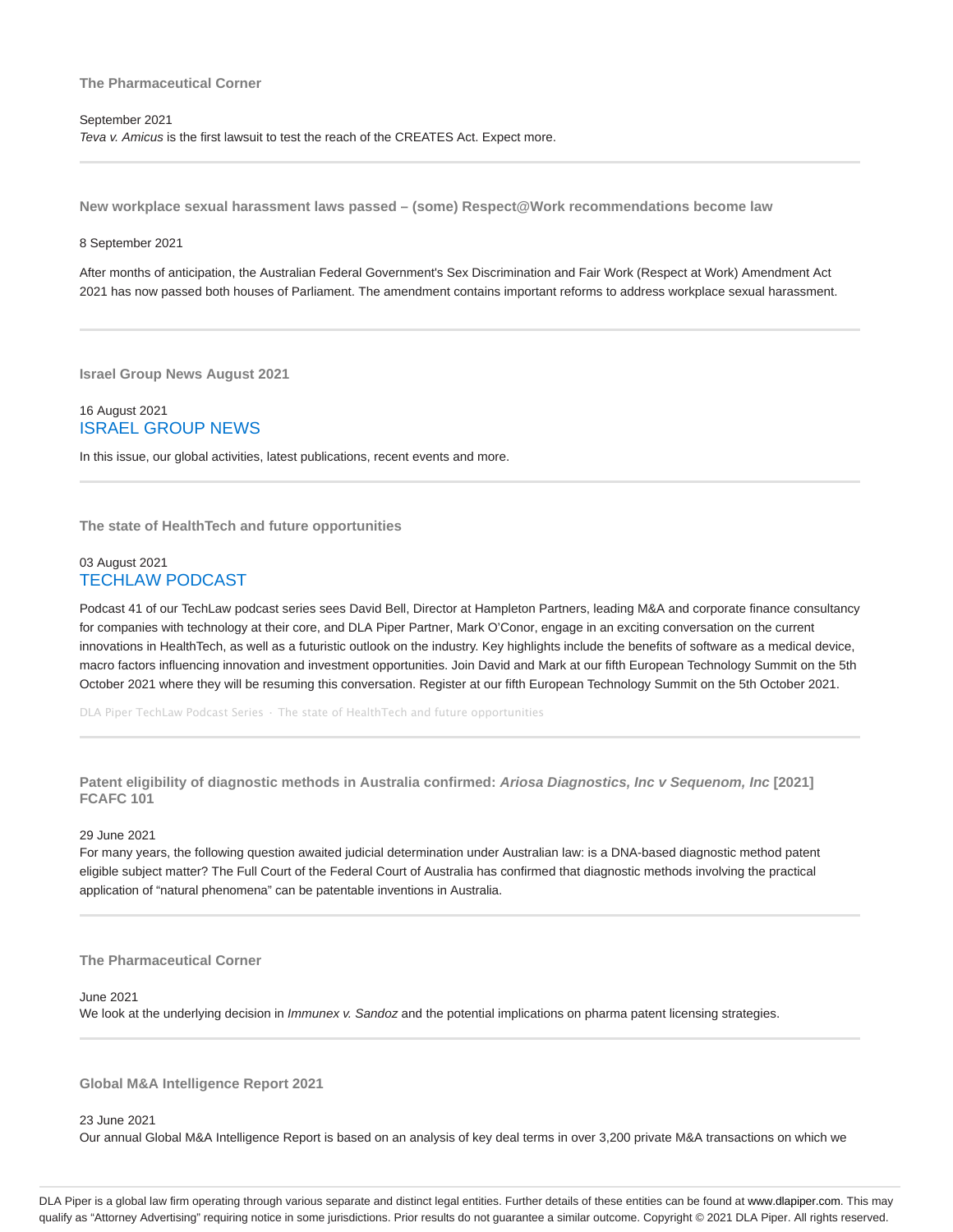**Multi-jurisdiction guide for screening foreign investments**

## 26 May 2021

The aim of this guide is not to substitute proper due diligence and specialized advice when conducting business, it will hopefully help the reader navigate the different FDI regimes. Particularly in this complex context and in view of the proliferation of new regimes, by explaining the key aspects of regimes including main issues to consider, thresholds and proceedings to take into consideration when investing in our globalized world.

**Israel Group News May 2021**

# 1 May 2021 ISRAEL GROUP NEWS

In this issue, our global activities, latest publications, recent events and more.

**The Pharmaceutical Corner**

## 30 March 2021

The opinion may render functional claiming more difficult, but functional claims that follow its guidance may still have an important role to play in pharmaceutical patents.

**Understanding the USPTO guidance on patenting AI technologies**

30 March 2021 The USPTO guidance opens the door for applicants to obtain patent protection for their AI technologies.

**United States imposes significant new export controls and sanctions on Russia and China**

23 March 2021

Reflecting a further hardening of US foreign policy and national security policy positions with those two countries.

**Corruption Perceptions Index 2020 - a regional perspective**

## 11 February 2021

Last week Transparency International launched the 2020 edition of its Corruption Perceptions Index (CPI), which ranks 180 countries and territories by their perceived levels of public sector corruption, according to experts and business people, using a scale of zero to 100 (100 being very clean and zero being highly corrupt).

**The Qualified Maquiladora Approach Agreement has been renewed: Implications for multinationals' transfer pricing**

26 January 2021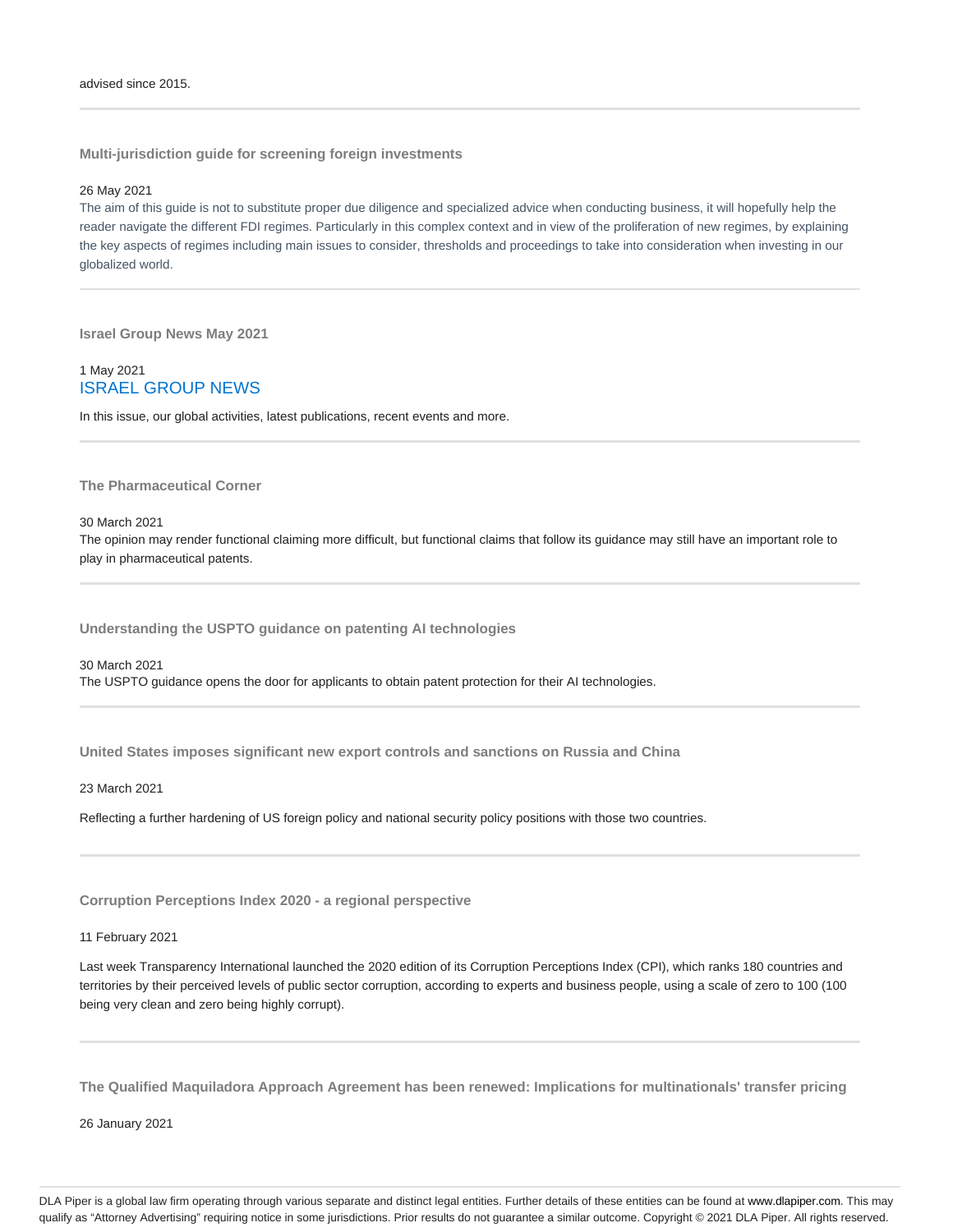**Israel Group News January 2021**

# 19 January 2021 ISRAEL GROUP NEWS

In this issue, our global activities, latest publications, recent events and more.

**Boardroom Brexit: What the deal means for business**

# 31 December 2020 BOARDROOM BREXIT

Welcome to this last edition of Boardroom Brexit, marking the end of the negotiations and the agreement of a new trade deal, the UK-EU Trade and Cooperation Agreement (TCA). In this edition, we summarise the impact of the deal on all aspects of business operations in one place – please use the hyperlinks below to help you navigate the report.

**Boardroom Brexit: What the deal means for trade in goods**

# 31 December 2020 BOARDROOM BREXIT

What will the Trade and Cooperation Agreement mean for tariffs and quotas, rules of origin, technical barriers to trade, customs and product standards

**Boardroom Brexit: What the deal means for trade in services**

# 31 December 2020 BOARDROOM BREXIT

The TCA has substantial sectoral coverage, including professional and business services (e.g. legal, auditing, architectural services), delivery and telecommunication services, computer-related and digital services, financial services, research and development services, most transport services and environmental services.

**The Pharmaceutical Corner**

22 December 2020 A precedential decision with potentially far-reaching impacts for future Hatch-Waxman litigation and generic-product launches.

**China signs off on PRC Biosecurity Law: What this means for industry players in China**

21 October 2020

The Biosecurity Law establishes a comprehensive framework replacing the current somewhat piecemeal legislation.

**Germany's New Foreign Direct Investments (FDI) Act took effect on 11 October 2020**

19 October 2020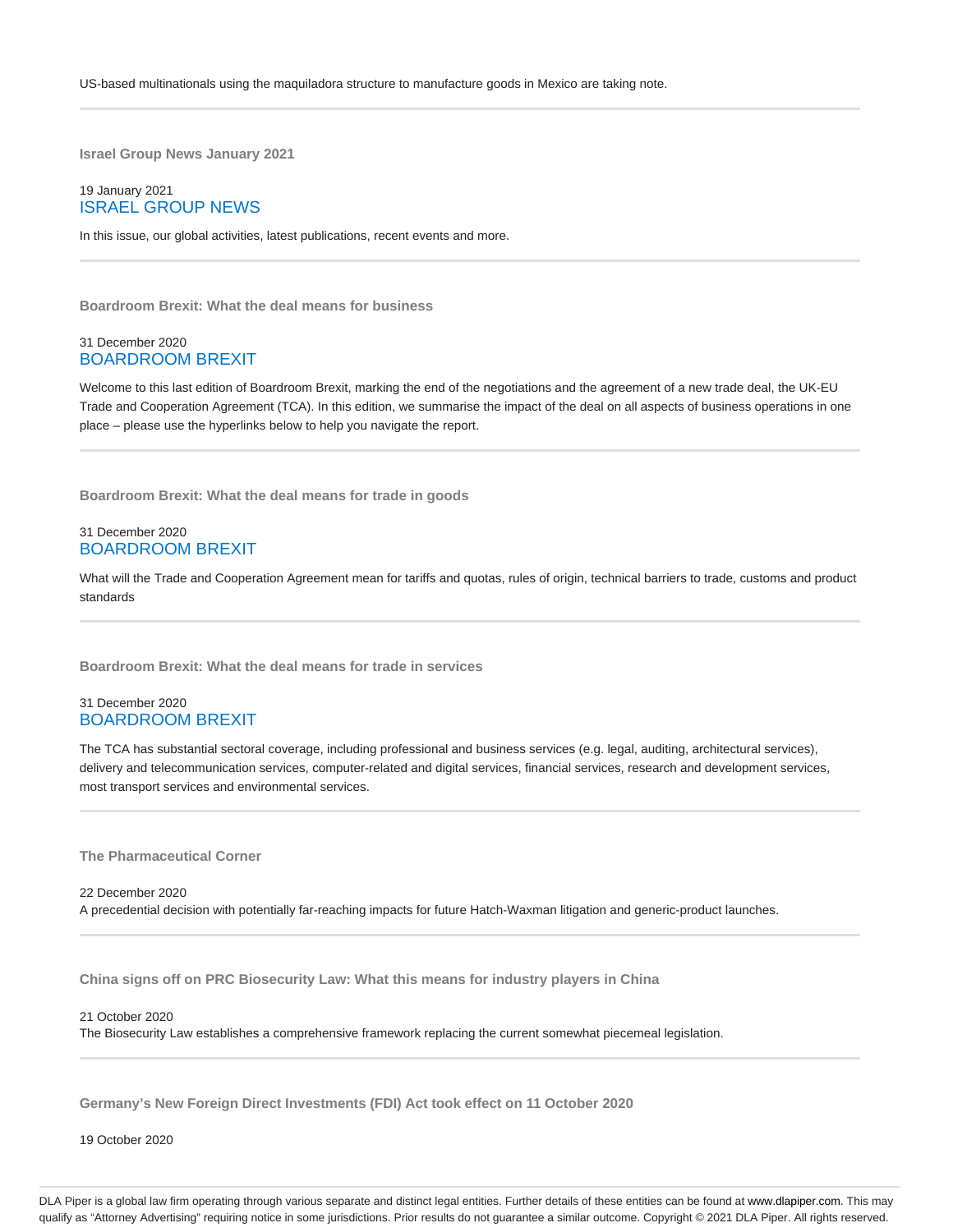In addition to the intended amendments to the Foreign Trade and Payments Act Germany's Federal Government on 20 May 2020 has decided on a bill that broadens the scope and the scrutiny with regard to foreign investments.

**China Enforces Tax Collection on Employees Working for Chinese-invested Enterprises Overseas**

## 16 October 2020

With the recent IIT reform in 2019, and the introduction of a number of implementation rules (particularly the tax policy on overseas income), it appears the China tax authorities are taking a harder stance on how overseas income derived by China tax residents will be taxed in China, starting with Chinese expatriates working for Chinese state-owned enterprises.

**COVID-19 – Galvanising your business against supply chain and customer insolvency risk**

## 7 October 2020

The risk of unforeseen counterparty customer or supplier financial distress and failure amidst the on-going challenges for businesses from COVID-19 means that pre-emptive legal and operational protections against the risk of heavy financial loss or business disruption from customer/supplier failure are more valuable than ever.

**Israel Group News October 2020**

# 7 October 2020 ISRAEL GROUP NEWS

In this issue, our global activities, latest publications, recent events and more.

**Mass layoffs and collective redundancies guide**

# 6 October 2020

As COVID-19 continues to impact the global economy in unprecedented ways, companies that have had to scale back or shut down operations are bracing for what the next few months will bring, and what this means for their workforces. In this guide, we examine key considerations for employers looking to make permanent reductions in force across APAC.

**Coronavirus Resource Center: Our global repository of insights and events**

30 September 2020

A central repository for our reports and commentary on the legal and regulatory concerns arising from the pandemic.

**New CFIUS regulations change mandatory filing requirements and increase the importance of US export controls**

30 September 2020

The new rule modifies the criteria that trigger a mandatory filing with CFIUS, potentially subjecting more transactions to mandatory CFIUS review.

**Philadelphia grows privacy capabilities with a new arrival**

30 September 2020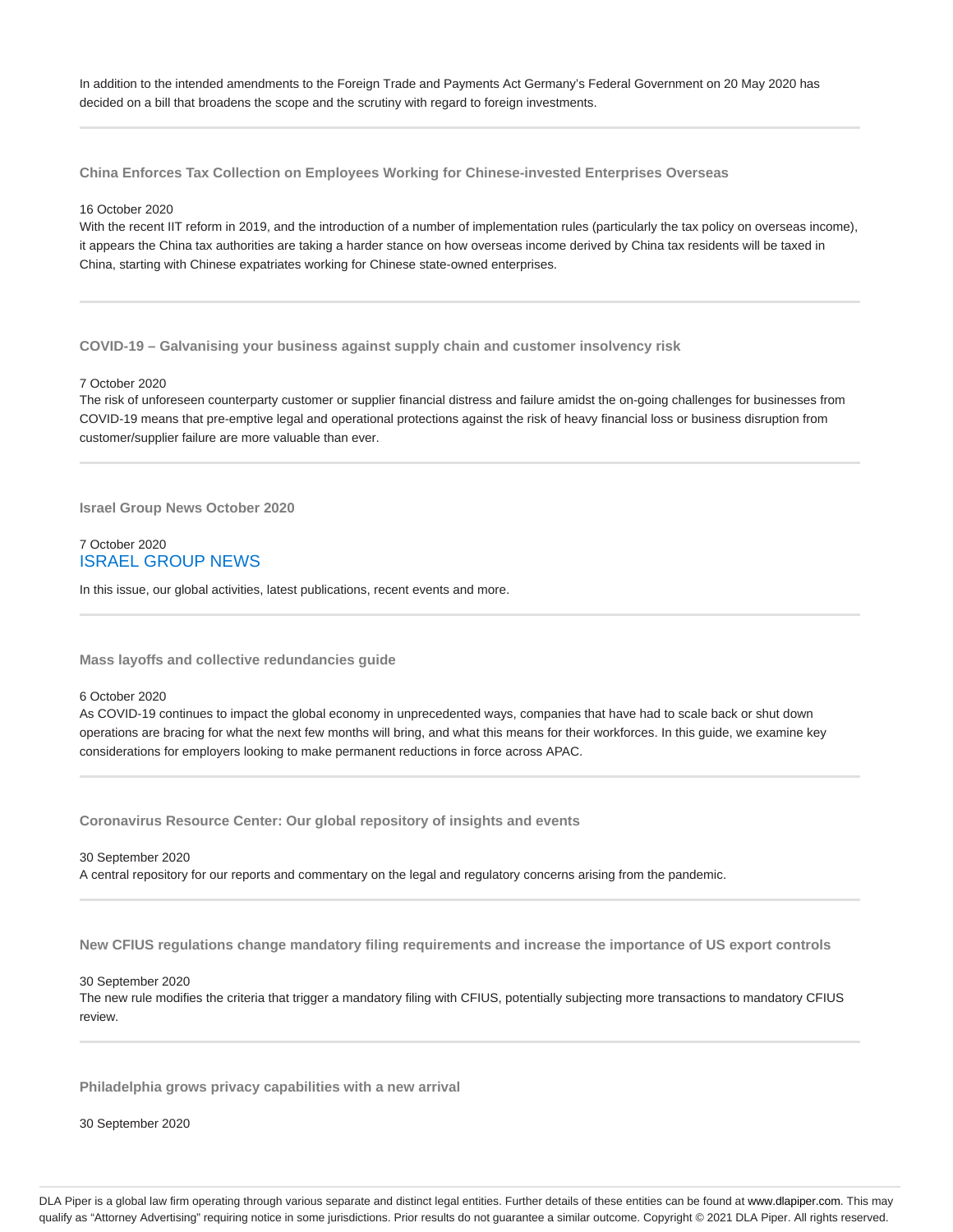# **The Pharmaceutical Corner**

## 30 September 2020

In this inaugural column, we look at the implications of IPR and PGR proceedings in Hatch Waxman litigation.

**Digital Therapeutics - evolution and entry into mainstream healthcare**

## 18 September 2020

Research undertaken by DLA Piper's Life Sciences sector in conjunction with The Lawyer seeks to understand the current developments in the field of digital therapeutics, looking at key questions that need to be addressed if these products are to become mainstream components of health systems across the world.

**Details of the second tranche of Hong Kong's Employment Support Scheme released**

## 24 August 2020

On 18 August 2020 the Hong Kong government announced details surrounding the second tranche of the Employment Support Scheme. While the majority of the rules surrounding the second tranche remain largely the same as the first tranche, there are new penalties for employers who have fallen foul of a number of nebulous terms.

**Release of exposure draft legislation for major reforms to Australia's Foreign Investment Framework**

#### 10 August 2020

Many governments around the world have been strengthening their laws relating to foreign investment. Australia is no exception to this development and has just released proposed sweeping reforms to its foreign investment regime. In this article, we provide a high level overview of the key proposed amendments and our thoughts on how some of those proposals are likely to affect foreign investment into Australia.

**Vlog series: How to raise equity capital during the Coronavirus pandemic (UK)**

## 4 August 2020

The first half of 2020 has seen an unprecedented volume of activity by companies raising capital through follow-on equity offerings on the London Stock Exchange in response to the Coronavirus pandemic. There have been over 140 equity issues on the London Stock Exchange's main market or AIM since 20 March 2020 raising more than GBP14 billion.

**Hong Kong Government increases statutory entitlement for maternity leave**

## 16 July 2020

On 10 October 2018, the Chief Executive stated in her policy address that the government proposed to increase the statutory maternity leave entitlement from ten to 14 weeks.

**Israel Group News July 2020**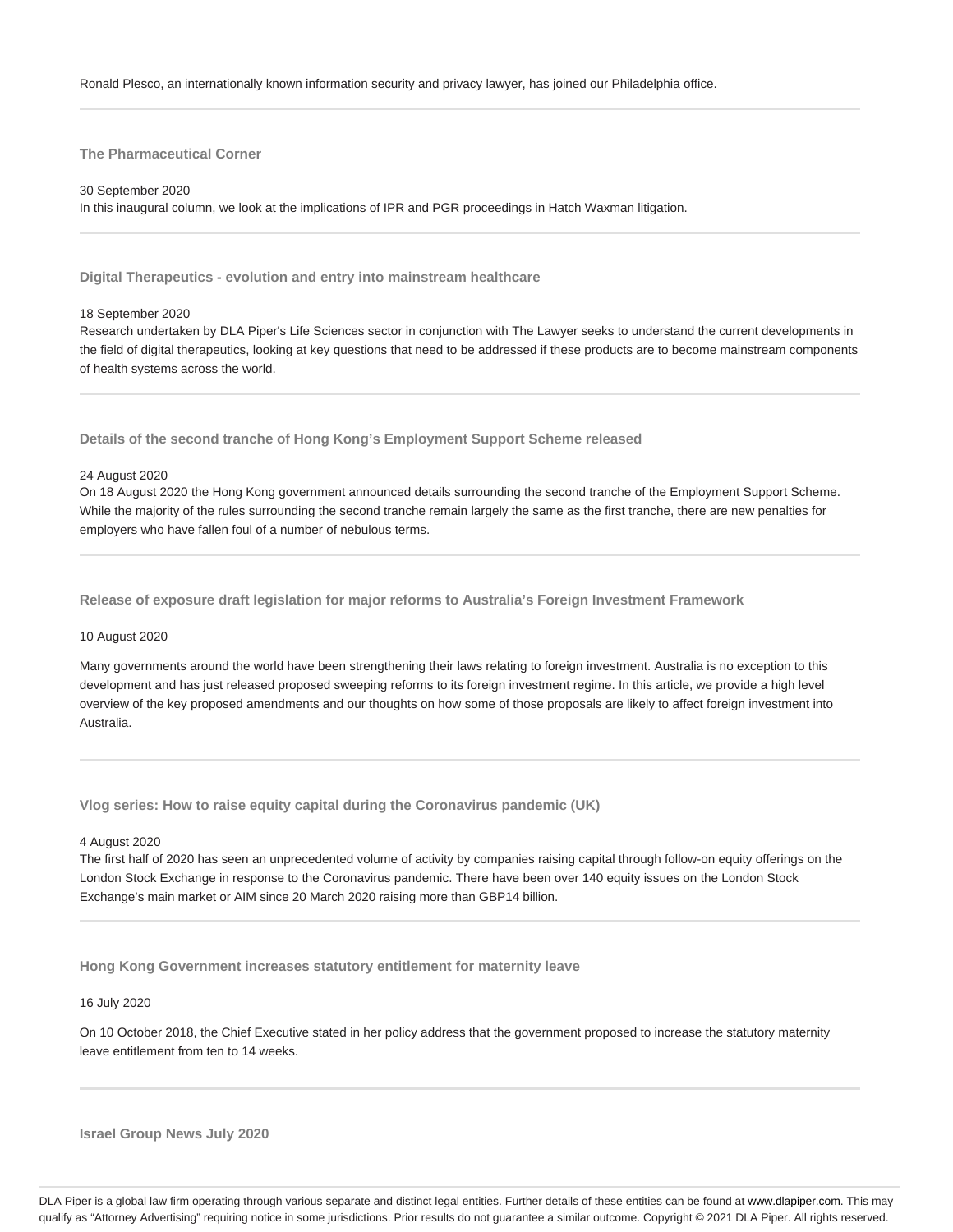# 8 July 2020 ISRAEL GROUP NEWS

In this issue, our global activities, latest publications, recent events and more.

**The legal challenges facing the vaping industry in the EU/UK and the US: An overview and a look ahead**

7 July 2020 Notes as the industry matures.

**PFAS: in California, regulators put cleanup levels on hold, but announce major data hunt**

## 7 MAR 2019

This data hunt will affect thousands of facilities, drinking water systems and private drinking water well owners.

**Intellectual Property and Technology News (United States), Issue 23, Q3 2014**

# 10 SEP 2014 INTELLECTUAL PROPERTY AND TECHNOLOGY NEWS

Our Intellectual Property and Technology News reports on worldwide developments in IP and technology law, offering perspectives, analysis and visionary ideas.

**Distributing patent rights between affiliates: guidelines to support enforcement rights around the world**

## 16 NOV 2015

Considering a few issues at the outset when rights are distributed between Parent and Affiliate (or between multiple affiliates) may avoid difficulties in the future when a company wants to enforce patent rights.

# EVENTS

# **Previous**

**Using AI to monitor your compliance risks**

31 March 2022 Webinar

**Embracing Digital Evolution**

15 September 2021 Webinar

**EDPB recommendations for safeguarding data transfers after Schrems II**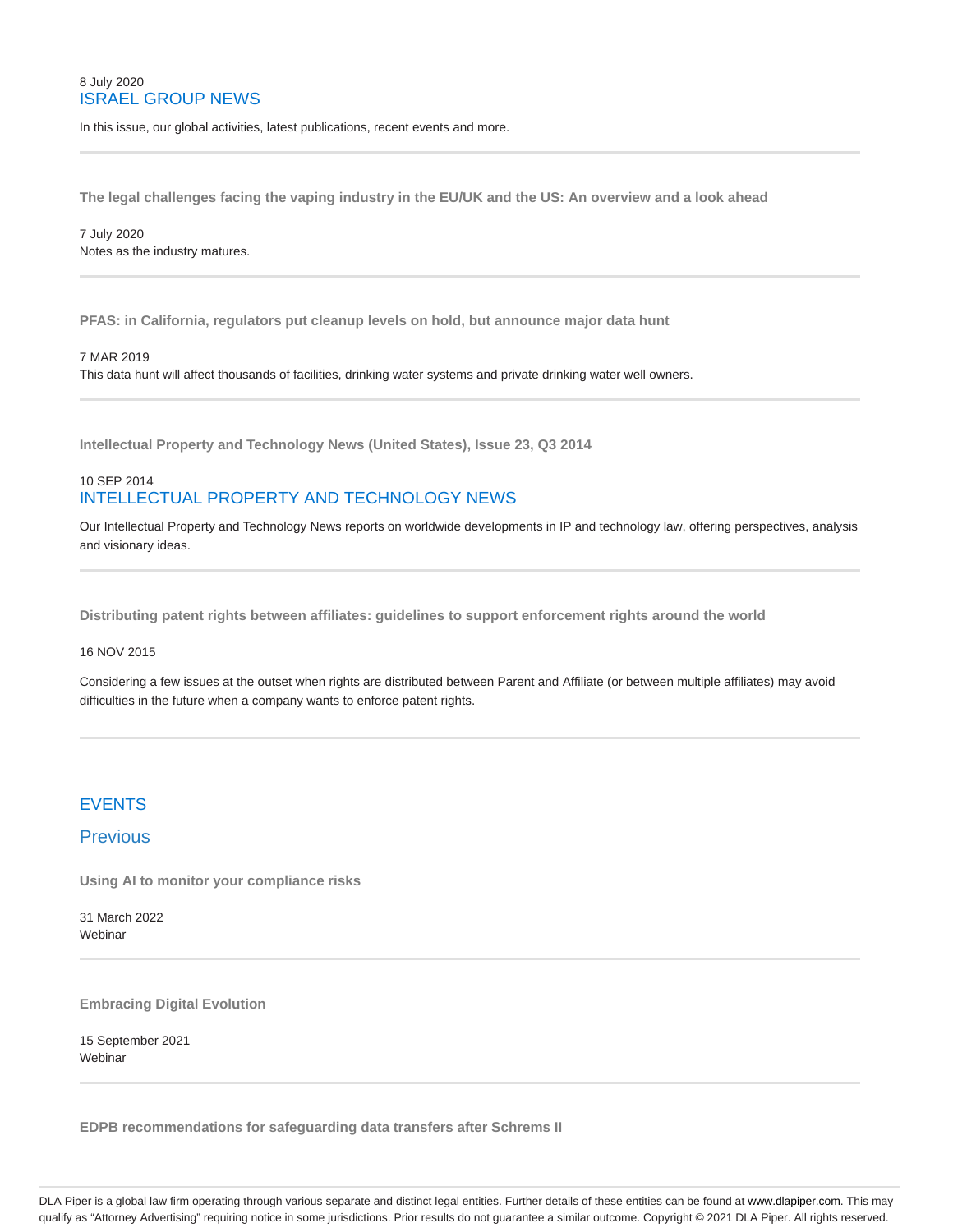19 November 2020 **Webinar** 

**Women in Science and Technology Conference**

29 October 2020 | 5:30 - 7:30 p.m. AST **Webinar** 

# **NEWS**

**DLA Piper advises Philip Morris International Inc. on USD16 billion recommended cash offer for Swedish Match**

12 May 2022

DLA Piper, as International Counsel, is advising Philip Morris Holland Holdings B.V., an Affiliate of Philip Morris International Inc. (PMI), on its USD16 billion recommended public offer to the shareholders of Swedish Match AB (Swedish Match), a public limited company with shares listed on Nasdaq Stockholm.

**DLA Piper advises Linus Health on its acquisition of Kinesis Health Technologies**

## 6 April 2022

DLA Piper has advised Boston-based digital health company Linus Health on its acquisition of Kinesis Health Technologies, a Dublin-based leader in physical function assessment for older adults.

**DLA Piper lawyers, practices and sectors ranked in latest edition of The Legal 500 Latin America**

25 October 2021

DLA Piper today announced that the firm received 46 individual lawyer rankings and 68 firm rankings in The Legal 500 Latin America 2022 guide.

**DLA Piper advises Hinduja Global Solutions on USD1.2 billion sale of its healthcare business**

11 August 2021

DLA Piper is advising Hinduja Global Solutions Limited (HGS) on the sale of its healthcare solutions business to Baring Private Equity Asia, in a transaction valued at USD1.2 billion subject to closing adjustments.

**DLA Piper advises HUTCHMED on its Hong Kong IPO**

8 July 2021

DLA Piper is advising global biopharmaceutical company HUTCHMED on its Hong Kong public offering. This will be the third listing for the company, following its first on London's AIM exchange and then NASDAQ in the US.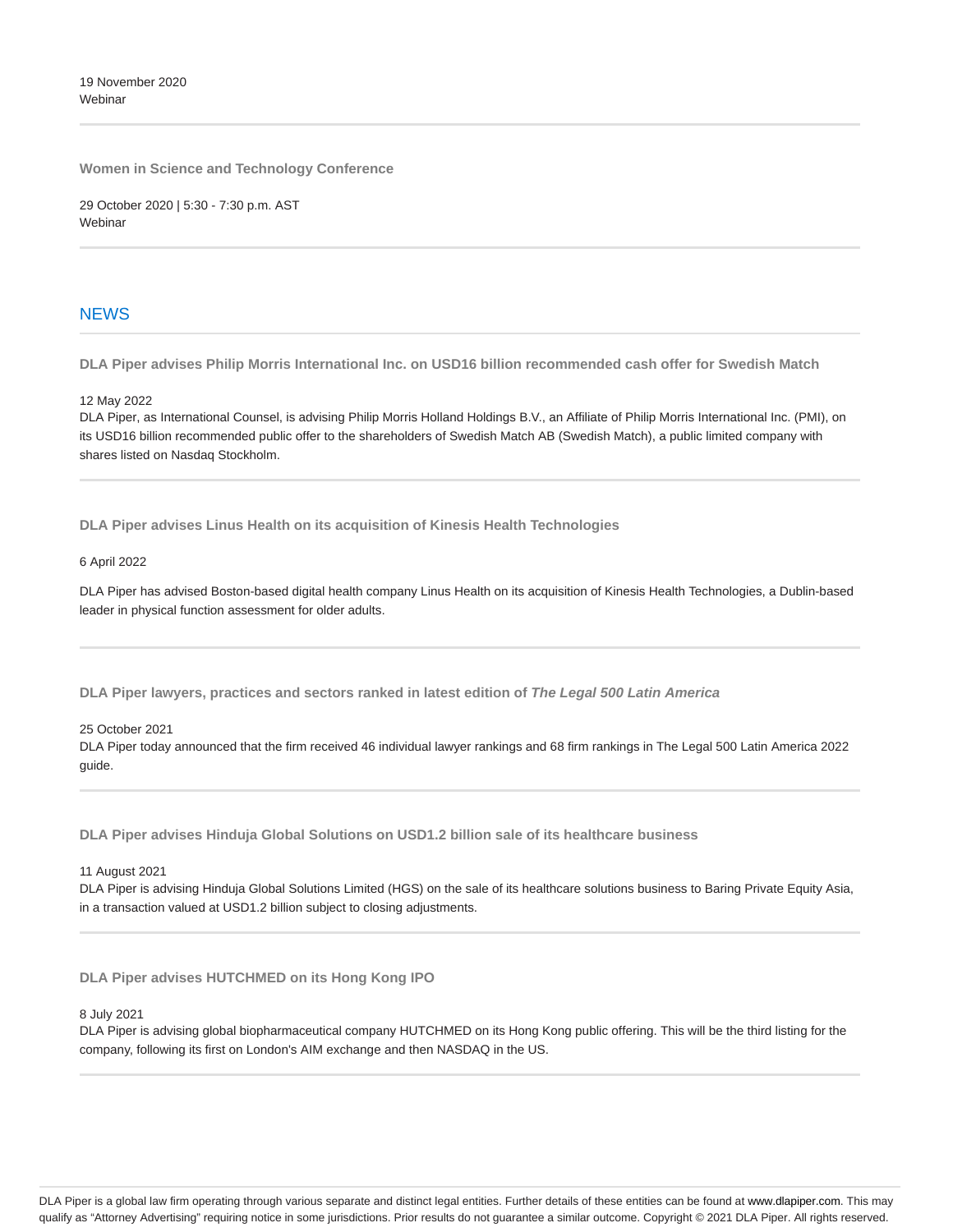# Sustainability and ESG

Sustainability and resilience are core business issues in the life sciences sector, given the sector's central role in addressing systemic global challenges including pandemics, access to medicine, and fundamental human rights. Although the specific factors from a sustainability, environmental, social and governance (SESG) perspective in the life science industry differ from those of other industries, creating new and sustainable value in the life science space will depend upon how companies address relevant SESG risks. Boards must actively identify such SESG risks and ensure that they are efficiently mitigated in order for their companies to avoid pitfalls and ensure compliance with evolving regulation around the globe – and also to maintain their competitive position and profitability.

On the basis of our experience in the sector, we believe the following sustainability-related themes to be the core SESG issues that will continue to affect life science businesses:

- **Access and affordability:** Addressing unmet healthcare needs, increasing access to affordable essential medicines and strengthening health systems around the world are all fundamental to social and economic progress. The coronavirus disease 2019 (COVID-19) has further highlighted the importance of the life sciences sector in addressing these challenges. Against this background, international life science business will need to engage in discussions about and develop strategies addressing these issues across the world, particularly with regard to improving the situation in lesser developed countries.
- **Supply chain compliance:** Many governments and regulators around the world are implementing tighter rules on supply chain compliance. To retain their license to operate, life sciences companies must adhere to an evolving set of global laws and regulations. Furthermore, transparency requirements, as well as responsibility and liability for global suppliers are increasing. This ongoing regulatory shift, and the increased likelihood of litigation which goes with it, will have a significant impact on the global life sciences industry. This is because supply chains are often particularly lengthy and complex and influenced by many different internal and external factors that are hard to monitor and control.
- **Product safety and quality:** Fake or substandard medicines lead to hundreds of thousands of deaths each year. Drug safety, along with protecting health consumers from counterfeit medicines and drug diversion, are integral to ensuring public health and maintaining trust and confidence in the life sciences sector. Consequently, life science companies will need to put increasing focus on ensuring product safety as well as maintaining secure distribution channels to patients.
- **Business ethics:** There is increasing stakeholder attention, including from regulators and policymakers and also from providers of capital, on transparency and ethics in business dealings with healthcare providers and medical practitioners for the sale and use of products, as well as in relation to lobbying and advocacy activities. The way in which businesses respond to these expectations can have a direct impact upon their reputation, their cost of capital and ultimately upon their license to operate.
- **Transparency and access in clinical trials:** Stakeholders increasingly expect transparency in clinical trials and wider access to trial data for scientific exchange and research. There is a bright spotlight on participant safety and privacy. Businesses are demanding more effective information sharing to enable informed decision-making and consent, along with post-trial access to results. Technology and collaborative partnerships with patient and health worker groups enable wider representative demographic populations to participate in clinical trials.
- **Sustainable sourcing, product lifecycles and a circular economy:** Markets demand greater visibility across product lifecycles, businesses make commitments to net-zero decarbonisation and business model innovation is driven by circular economy concepts. Underpinned by an increasingly complex transnational regulatory landscape, these developments are changing the way raw materials are sourced; how products are designed, manufactured, packaged, sold, reused or recycled; how waste and hazardous material is treated; and how wider environmental and social impacts relating to issues like emissions, plastics, water use, biodiversity loss, labour conditions and community impacts are managed.
- **Net-zero decarbonisation and optimisation of processes:** In striving to decarbonise the economy, businesses are implementing commitments to Science Based Targets, increasing energy efficiency and reducing carbon output, decreasing dependency on fossil fuels and increasing the use of renewables. The implementation of these initiatives is creating operational efficiencies, optimising the drug manufacturing, packaging and distribution process and reducing costs across the sector.

To discuss the implications of these issues for your business, please contact our ESG leaders.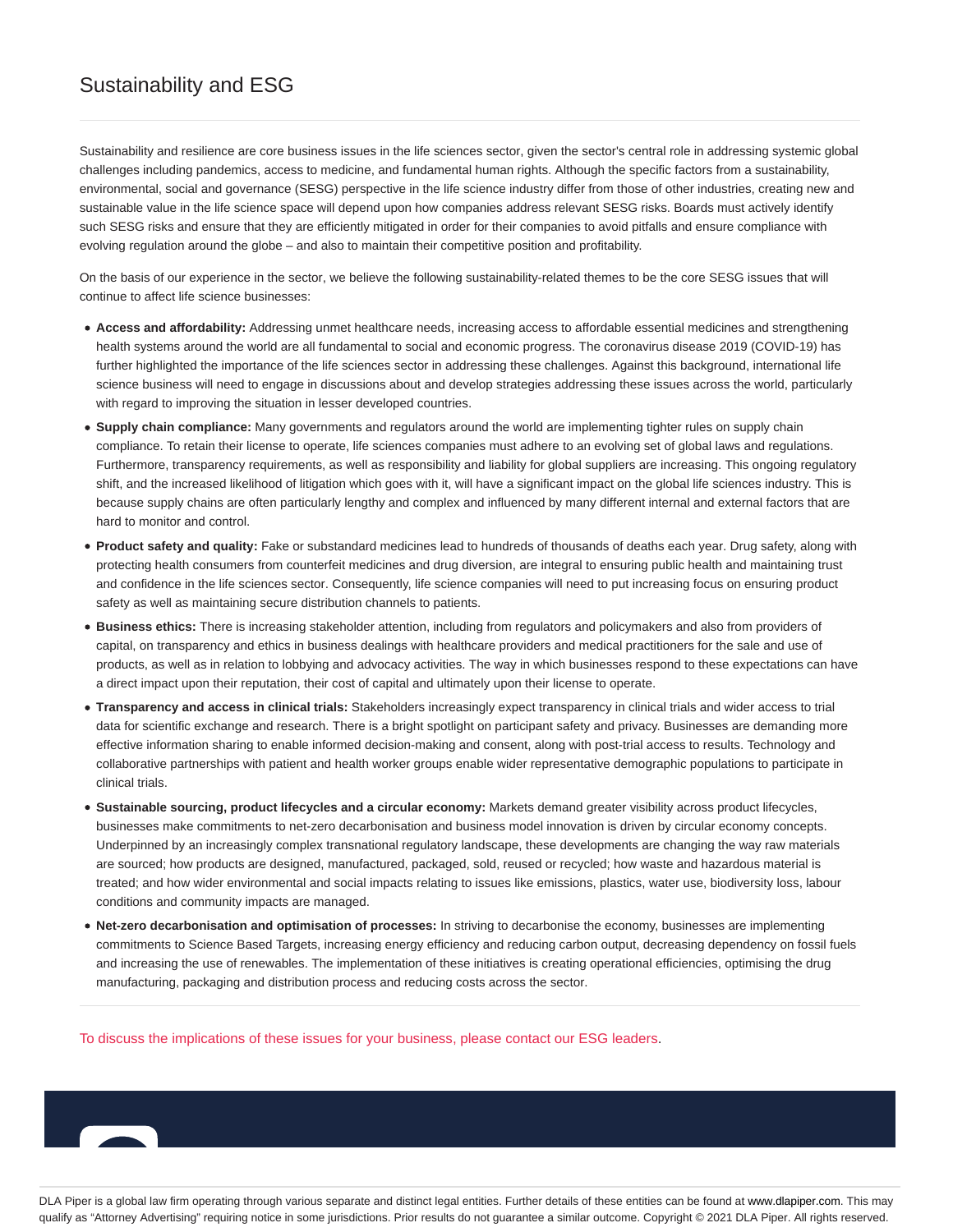# **DLA PIPER**

# Life Sciences

As the legal matters confronting our life science clients are varied, so are the skill sets we employ. DLA Piper's life sciences team comprises lawyers with legal, scientific and medical knowledge who understand the complexity of the business and regulatory environments in which our clients operate.

The challenges facing today's biotechnology and medical device companies are greater than ever. For companies to take promising therapies from the laboratory to the market, they must protect those therapies from IP, regulatory and reputational risks. Furthermore, the last few years have seen increasing pressure from many sides: demand for greater shareholder return, loss of key revenue streams due to patent expiration or generic challenges, fierce competition in key therapeutic areas, pricing pressures from health care payors, increased government regulation beyond core safety issues, rising costs of R&D, challenges in maximizing return in emerging markets and aggressive government enforcement action.

Our life sciences sector team is one of the largest and most active of any law firm. Operating as one team across more than 30 jurisdictions, we combine subject matter experience with considerable knowledge of the sector, including the scientific, medical, regulatory, commercial and enforcement environments facing our biopharmaceutical, medical device, research and diagnostics clients.

DLA Piper's team includes award-winning lawyers practicing litigation, compliance and investigations, IP strategy and enforcement, M&A, licensing and distribution and clinical trial advice. They also support clients across all other areas needed to address risk, including government affairs, environmental law, import/export, tax, real estate and employment law. Many of our lawyers are former sector professionals, many have PhDs or other advanced degrees in the life sciences field and others are former government officials or prosecutors.

Recognizing that our clients' needs vary, we rapidly organize and customize our client service teams, whether for a large pharmaceutical company, a mid-sized medical device client or a development-stage biotech company. These teams are supported by international and local practitioners to efficiently meet the demands of the matter.

Our cutting-edge staffing, budgeting and billing systems, created specifically to assist our global life science clients, ensure that our teams deliver value in addition to great results.

Our life sciences team helps clients solve their biggest challenges every day. Examples of our experience include:

- Conducting a sensitive investigation in China
- Negotiating a complex multi-country distribution deal in Latin America
- Acting as National Counsel on a mass tort in the US
- Helping sell or acquire a major business asset
- Advising on implementation of transparency laws or the impact of other new legislation
- Devising a risk mitigation plan for a key product
- Negotiating a large vaccine contract with a global NGO
- Counselling on a multi-jurisdictional clinical trial
- Advising on the downsizing of employees in Europe
- Supporting global business conduct and compliance functions
- Outsourcing critical R&D or IT functions
- Devising an IP strategy for a promising new therapy
- Negotiating a worldwide licensing and collaboration deal
- Protecting a blockbuster drug in patent litigation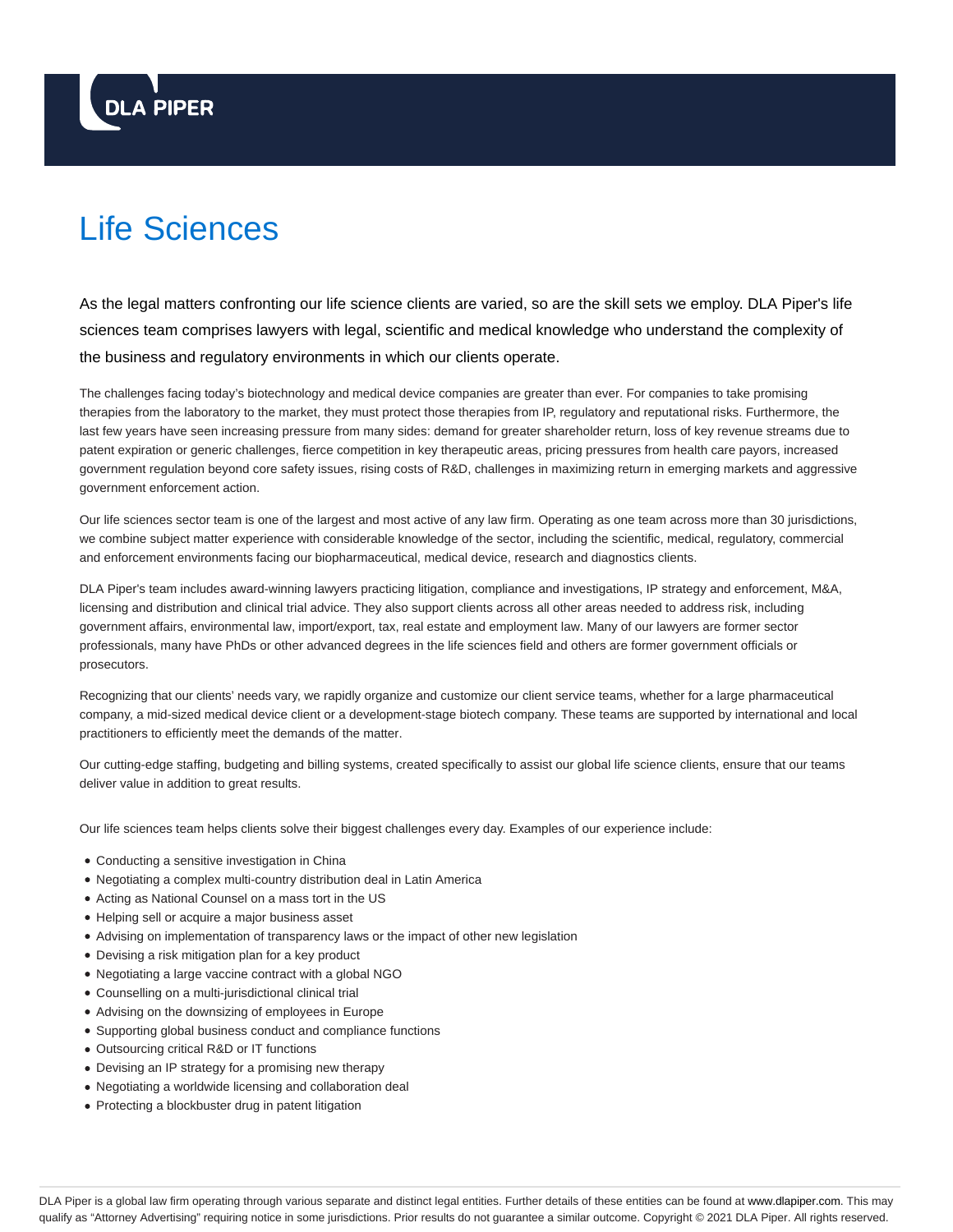# **Publications**

**The rise of global telehealth**

# 30 June 2022 AT THE INTERSECTION OF SCIENCE AND LAW PODCAST SERIES

Partners Kristi Kung and Greg Bodulovic discuss the rise of telehealth amid the COVID-19 pandemic, as well as advancements in technology aiming to address disparate access to healthcare globally.

**Coming soon: a national security screening mechanism for outbound investments**

28 June 2022 The US would not be alone in regulating outbound investment.

**Global M&A Intelligence Report 2022**

Updated: 29 June 2022

Our annual Global M&A Intelligence Report is based on an analysis of key deal terms in almost 5,000 private M&A transactions on which we have advised since 2015.

**Israel Group News April 2022**

# 28 April 2022 ISRAEL GROUP NEWS

In this issue, our global activities, latest publications, recent events and more.

**Colombia is using AI to improve insolvency proceedings**

22 April 2022 PANORAMA

Artificial intelligence creates a completely new experience for the interaction of the user with the insolvency system.

**What is a SPAC? The basics, when you are contemplating going public in 2022**

# 6 April 2022 PANORAMA

Key developments and implications for Latin American companies.

**US escalates its sanctions regime against Russia, targeting its financial system**

28 February 2022 GLOBAL SANCTIONS ALERT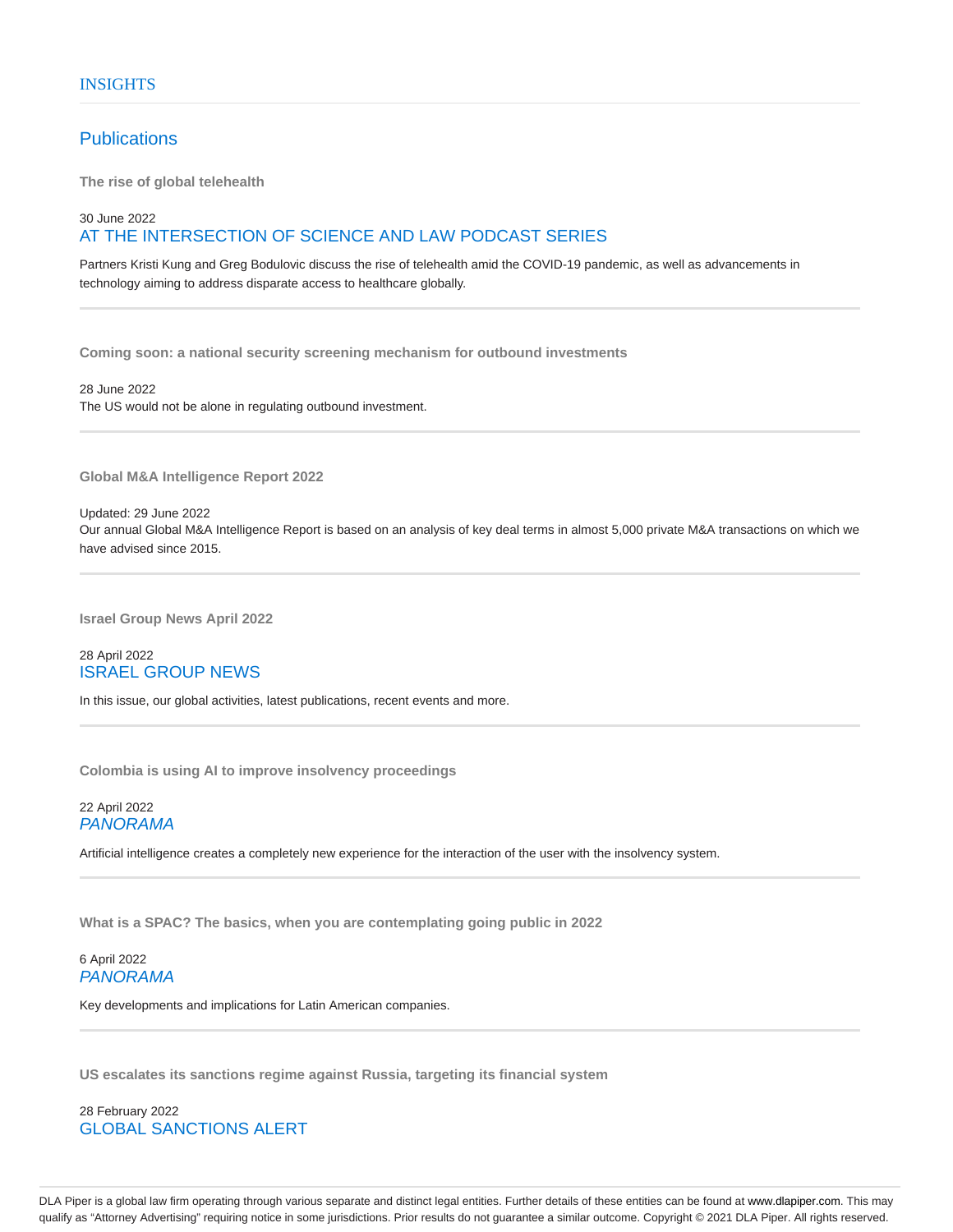**Aiscension: an AI tool to ensure effective risk management by detecting anti-competitive practice**

## 24 February 2022

Anti-competitive activity has been rife in companies for centuries and there are many who like to take the ostrich approach and bury their head in the sand. However, it is known that this approach to risk management is ineffective should the regulators come looking, and with fines of up to 10% of global turnover, it is a big risk to take.

**New US sanctions in response to Russia's actions against Ukraine**

# 23 February 2022 GLOBAL SANCTIONS ALERT

Additional sanctions are expected that will target Russia's financial, technology, and defense sectors.

**Israel Group News January 2022**

# 24 January 2022 ISRAEL GROUP NEWS

In this issue, our global activities, latest publications, recent events and more.

**US Department of Homeland Security seeks comments on implementation of Uyghur Forced Labor Prevention Act**

24 January 2022 Considerations for US importers and entities with supply chains that may involve China.

**A legal overview**

# 4 January 2022 UNDERSTANDING THE UK NATIONAL SECURITY & INVESTMENT REGIME PODCAST

In episode 2 of our podcast series we discuss the legal context of the regime: how it will operate and the implications for businesses. In particular, the legislation - which comes into force today, 4 January - has wide reaching implications for M&A involving businesses or assets connected with the UK.

**Supporting the health of your health system: 2022**

3 January 2022 Helping you tend to healthcare system wellness throughout the business life cycle.

**The Glasgow Climate Pact: What does it mean for Business?**

23 November 2021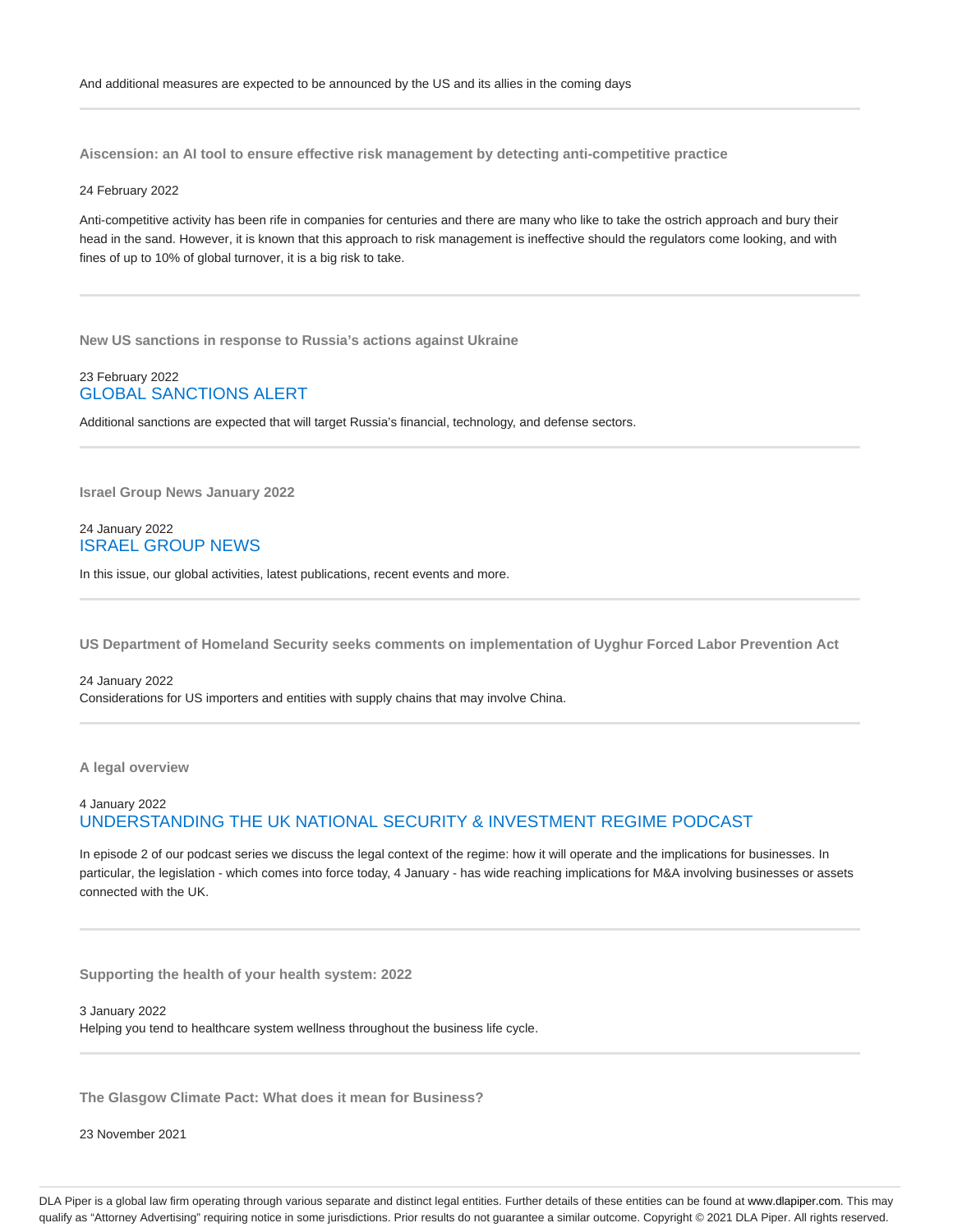In this article, members of our Sustainability and ESG Steering Committee share their thoughts on eight key themes emerging from COP26 and what they mean for business.

**Israel Group News October 2021**

# 25 October 2021 ISRAEL GROUP NEWS

In this issue, our global activities, latest publications, recent events and more.

## **An interview with Aldersgate Funding**

11 October 2021

In this podcast, DLA Piper partner Henry Quinlan interviews Jim Holding and Matthew Lo at Aldersgate Funding Limited, who shed some light on the advantages of litigation and arbitration funding; the types of claims eligible for funding; the process of funding a case; and the jurisdictional constraints on this type of financing.

DLA Piper · Aldersgate Funding on how litigation funding can help your business

**Can an AI system be named the inventor? In wake of EDVA decision, questions remain**

# 23 September 2021 AI OUTLOOK

Artificial intelligence is notable among the new technologies posing fundamental questions about the viability of the inventor's oath.

**The Pharmaceutical Corner**

September 2021 Teva v. Amicus is the first lawsuit to test the reach of the CREATES Act. Expect more.

**New workplace sexual harassment laws passed – (some) Respect@Work recommendations become law**

8 September 2021

After months of anticipation, the Australian Federal Government's Sex Discrimination and Fair Work (Respect at Work) Amendment Act 2021 has now passed both houses of Parliament. The amendment contains important reforms to address workplace sexual harassment.

**Israel Group News August 2021**

# 16 August 2021 ISRAEL GROUP NEWS

In this issue, our global activities, latest publications, recent events and more.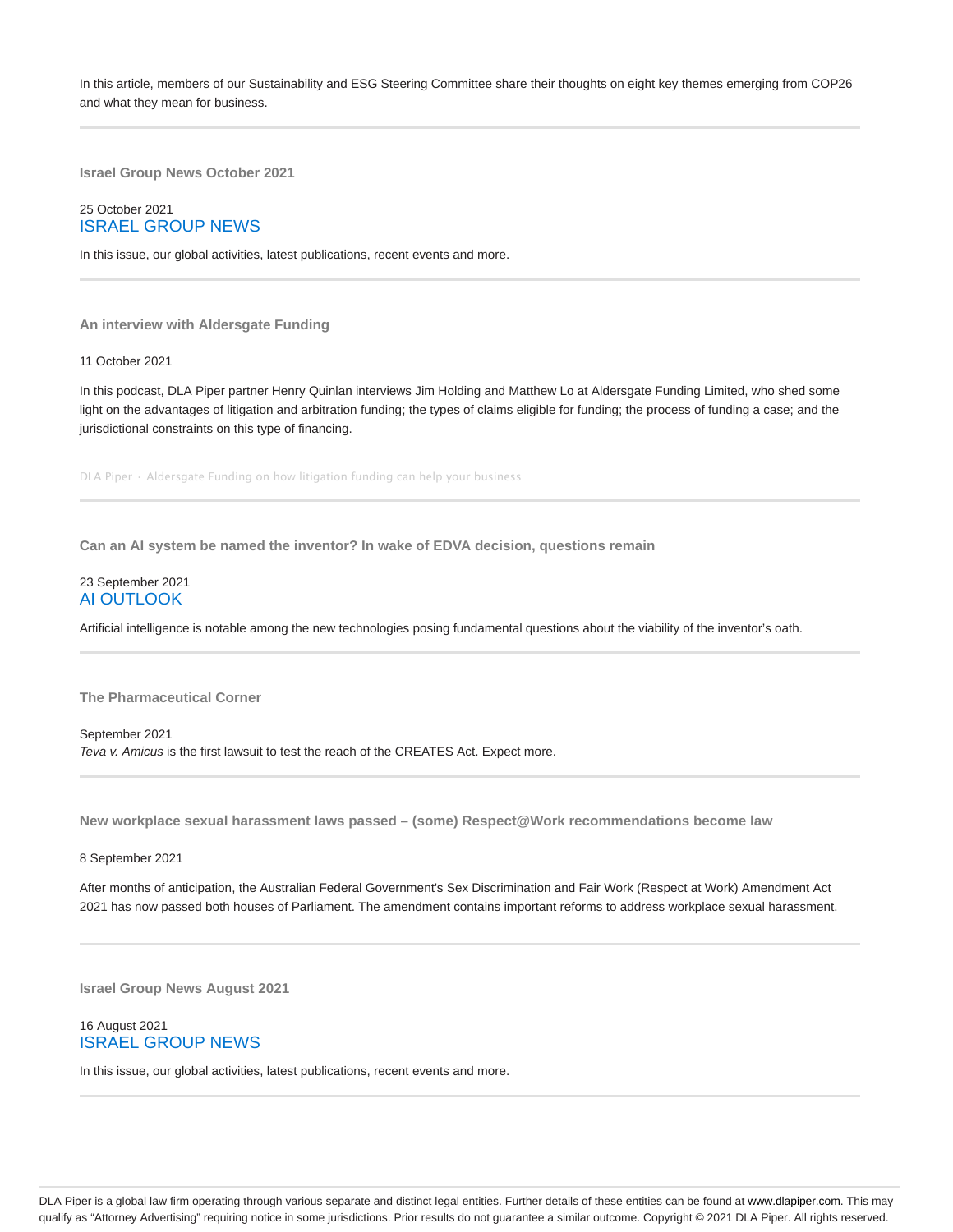**The state of HealthTech and future opportunities**

# 03 August 2021 TECHLAW PODCAST

Podcast 41 of our TechLaw podcast series sees David Bell, Director at Hampleton Partners, leading M&A and corporate finance consultancy for companies with technology at their core, and DLA Piper Partner, Mark O'Conor, engage in an exciting conversation on the current innovations in HealthTech, as well as a futuristic outlook on the industry. Key highlights include the benefits of software as a medical device, macro factors influencing innovation and investment opportunities. Join David and Mark at our fifth European Technology Summit on the 5th October 2021 where they will be resuming this conversation. Register at our fifth European Technology Summit on the 5th October 2021.

DLA Piper TechLaw Podcast Series · The state of HealthTech and future opportunities

**Patent eligibility of diagnostic methods in Australia confirmed: Ariosa Diagnostics, Inc v Sequenom, Inc [2021] FCAFC 101**

29 June 2021

For many years, the following question awaited judicial determination under Australian law: is a DNA-based diagnostic method patent eligible subject matter? The Full Court of the Federal Court of Australia has confirmed that diagnostic methods involving the practical application of "natural phenomena" can be patentable inventions in Australia.

**The Pharmaceutical Corner**

June 2021

We look at the underlying decision in *Immunex v. Sandoz* and the potential implications on pharma patent licensing strategies.

**Global M&A Intelligence Report 2021**

23 June 2021

Our annual Global M&A Intelligence Report is based on an analysis of key deal terms in over 3,200 private M&A transactions on which we advised since 2015.

**Multi-jurisdiction guide for screening foreign investments**

26 May 2021

The aim of this guide is not to substitute proper due diligence and specialized advice when conducting business, it will hopefully help the reader navigate the different FDI regimes. Particularly in this complex context and in view of the proliferation of new regimes, by explaining the key aspects of regimes including main issues to consider, thresholds and proceedings to take into consideration when investing in our globalized world.

**Israel Group News May 2021**

# 1 May 2021 ISRAEL GROUP NEWS

In this issue, our global activities, latest publications, recent events and more.

**The Pharmaceutical Corner**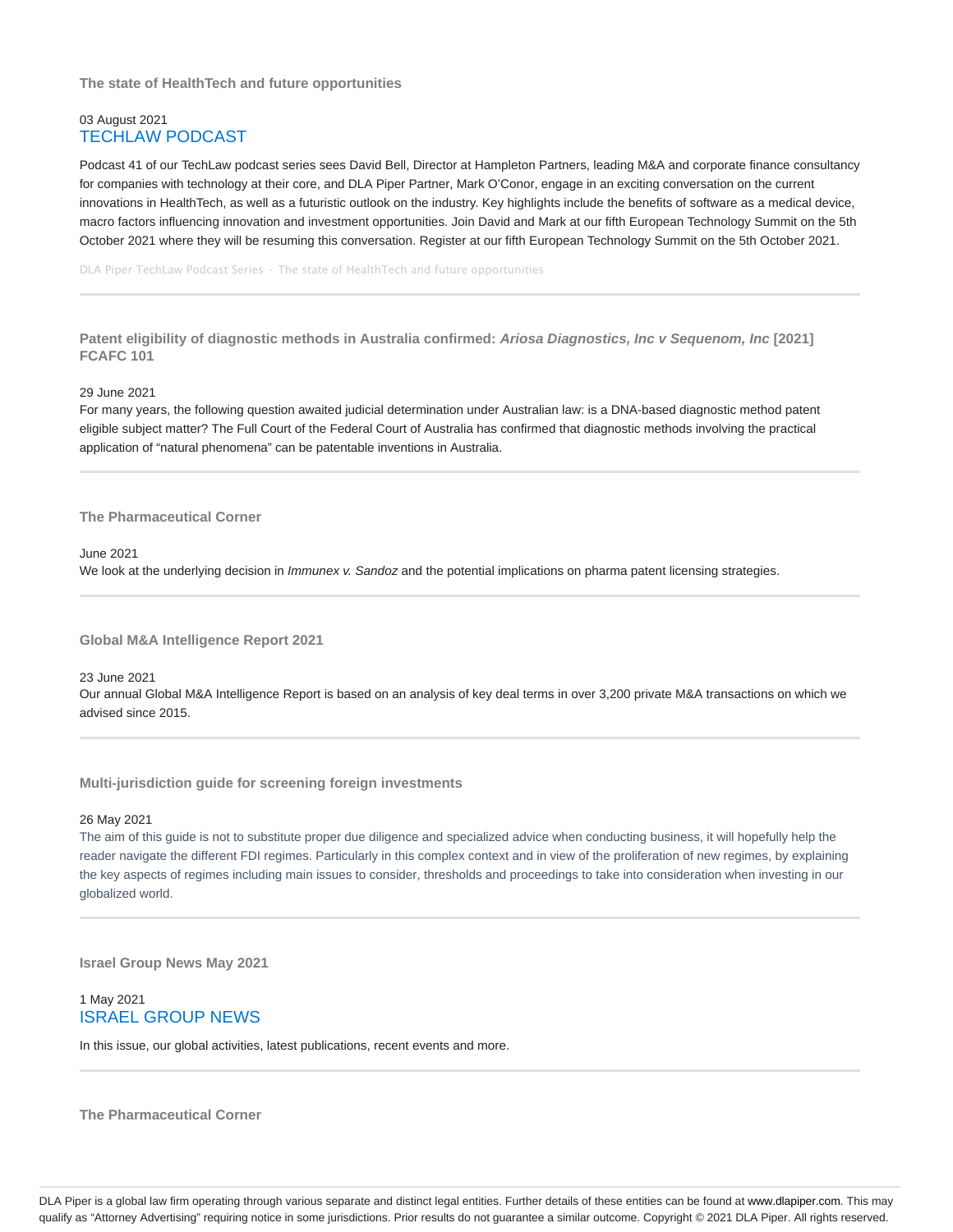30 March 2021

The opinion may render functional claiming more difficult, but functional claims that follow its guidance may still have an important role to play in pharmaceutical patents.

**Understanding the USPTO guidance on patenting AI technologies**

30 March 2021 The USPTO guidance opens the door for applicants to obtain patent protection for their AI technologies.

**United States imposes significant new export controls and sanctions on Russia and China**

23 March 2021

Reflecting a further hardening of US foreign policy and national security policy positions with those two countries.

**Corruption Perceptions Index 2020 - a regional perspective**

11 February 2021

Last week Transparency International launched the 2020 edition of its Corruption Perceptions Index (CPI), which ranks 180 countries and territories by their perceived levels of public sector corruption, according to experts and business people, using a scale of zero to 100 (100 being very clean and zero being highly corrupt).

**The Qualified Maquiladora Approach Agreement has been renewed: Implications for multinationals' transfer pricing**

26 January 2021 US-based multinationals using the maquiladora structure to manufacture goods in Mexico are taking note.

**Israel Group News January 2021**

# 19 January 2021 ISRAEL GROUP NEWS

In this issue, our global activities, latest publications, recent events and more.

**Boardroom Brexit: What the deal means for business**

# 31 December 2020 BOARDROOM BREXIT

Welcome to this last edition of Boardroom Brexit, marking the end of the negotiations and the agreement of a new trade deal, the UK-EU Trade and Cooperation Agreement (TCA). In this edition, we summarise the impact of the deal on all aspects of business operations in one place – please use the hyperlinks below to help you navigate the report.

**Boardroom Brexit: What the deal means for trade in goods**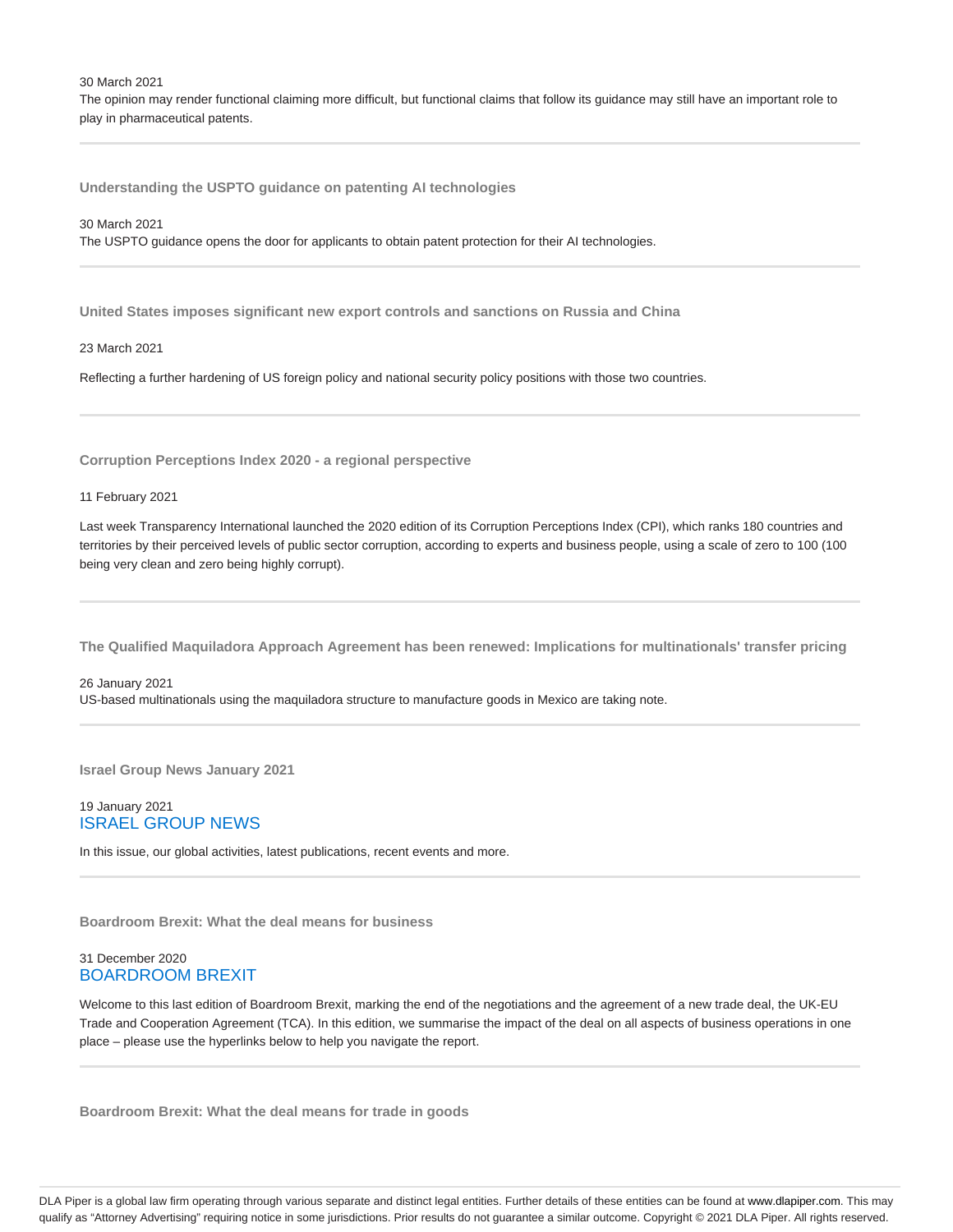# 31 December 2020 BOARDROOM BREXIT

What will the Trade and Cooperation Agreement mean for tariffs and quotas, rules of origin, technical barriers to trade, customs and product standards

**Boardroom Brexit: What the deal means for trade in services**

# 31 December 2020 BOARDROOM BREXIT

The TCA has substantial sectoral coverage, including professional and business services (e.g. legal, auditing, architectural services), delivery and telecommunication services, computer-related and digital services, financial services, research and development services, most transport services and environmental services.

**The Pharmaceutical Corner**

22 December 2020

A precedential decision with potentially far-reaching impacts for future Hatch-Waxman litigation and generic-product launches.

**China signs off on PRC Biosecurity Law: What this means for industry players in China**

21 October 2020

The Biosecurity Law establishes a comprehensive framework replacing the current somewhat piecemeal legislation.

**Germany's New Foreign Direct Investments (FDI) Act took effect on 11 October 2020**

## 19 October 2020

In addition to the intended amendments to the Foreign Trade and Payments Act Germany's Federal Government on 20 May 2020 has decided on a bill that broadens the scope and the scrutiny with regard to foreign investments.

**China Enforces Tax Collection on Employees Working for Chinese-invested Enterprises Overseas**

16 October 2020

With the recent IIT reform in 2019, and the introduction of a number of implementation rules (particularly the tax policy on overseas income), it appears the China tax authorities are taking a harder stance on how overseas income derived by China tax residents will be taxed in China, starting with Chinese expatriates working for Chinese state-owned enterprises.

**COVID-19 – Galvanising your business against supply chain and customer insolvency risk**

7 October 2020

The risk of unforeseen counterparty customer or supplier financial distress and failure amidst the on-going challenges for businesses from COVID-19 means that pre-emptive legal and operational protections against the risk of heavy financial loss or business disruption from customer/supplier failure are more valuable than ever.

**Israel Group News October 2020**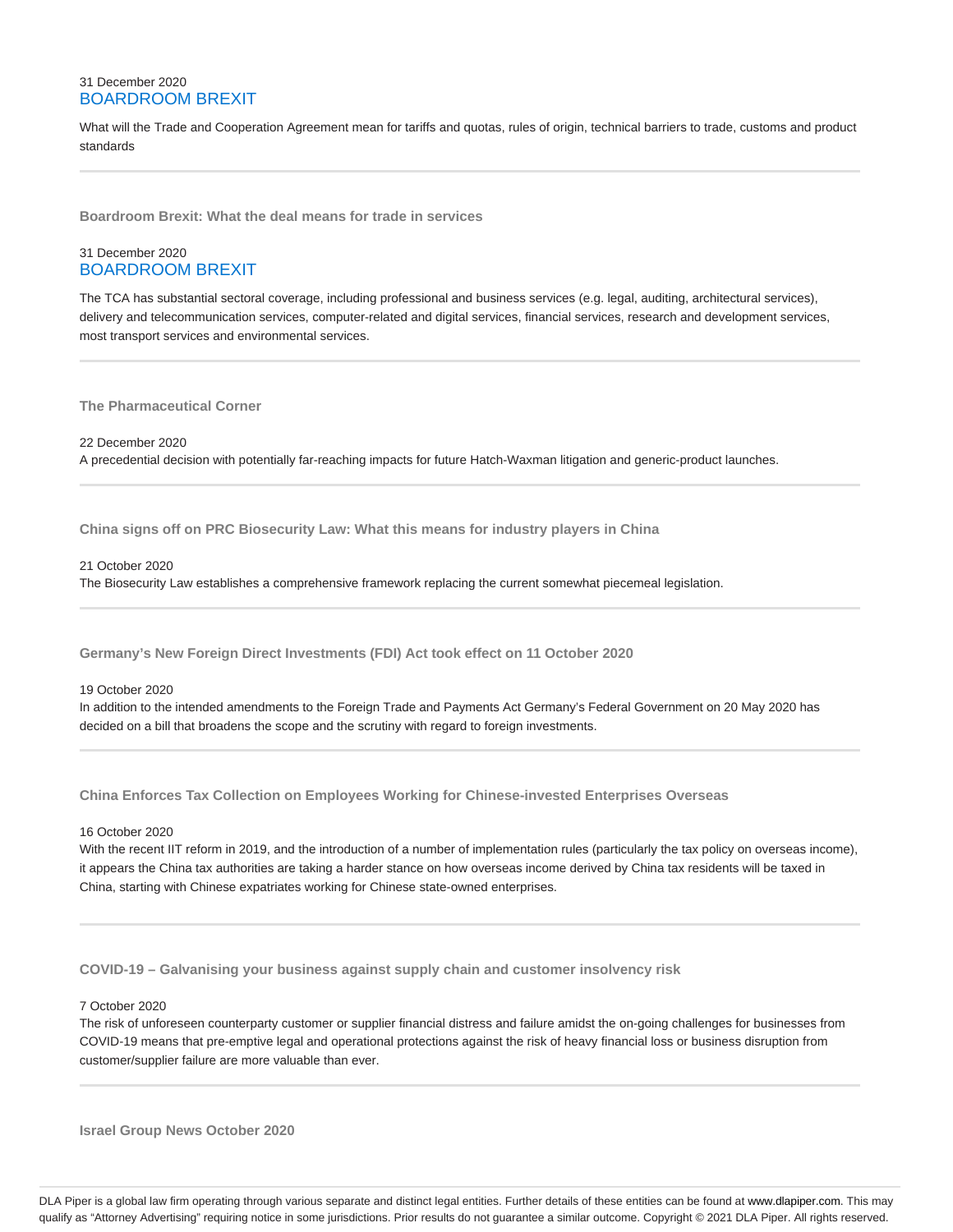# 7 October 2020 ISRAEL GROUP NEWS

In this issue, our global activities, latest publications, recent events and more.

**Mass layoffs and collective redundancies guide**

## 6 October 2020

As COVID-19 continues to impact the global economy in unprecedented ways, companies that have had to scale back or shut down operations are bracing for what the next few months will bring, and what this means for their workforces. In this guide, we examine key considerations for employers looking to make permanent reductions in force across APAC.

**Coronavirus Resource Center: Our global repository of insights and events**

30 September 2020 A central repository for our reports and commentary on the legal and regulatory concerns arising from the pandemic.

**New CFIUS regulations change mandatory filing requirements and increase the importance of US export controls**

## 30 September 2020

The new rule modifies the criteria that trigger a mandatory filing with CFIUS, potentially subjecting more transactions to mandatory CFIUS review.

**Philadelphia grows privacy capabilities with a new arrival**

30 September 2020 Ronald Plesco, an internationally known information security and privacy lawyer, has joined our Philadelphia office.

**The Pharmaceutical Corner**

30 September 2020 In this inaugural column, we look at the implications of IPR and PGR proceedings in Hatch Waxman litigation.

**Digital Therapeutics - evolution and entry into mainstream healthcare**

18 September 2020

Research undertaken by DLA Piper's Life Sciences sector in conjunction with The Lawyer seeks to understand the current developments in the field of digital therapeutics, looking at key questions that need to be addressed if these products are to become mainstream components of health systems across the world.

**Details of the second tranche of Hong Kong's Employment Support Scheme released**

## 24 August 2020

On 18 August 2020 the Hong Kong government announced details surrounding the second tranche of the Employment Support Scheme. While the majority of the rules surrounding the second tranche remain largely the same as the first tranche, there are new penalties for employers who have fallen foul of a number of nebulous terms.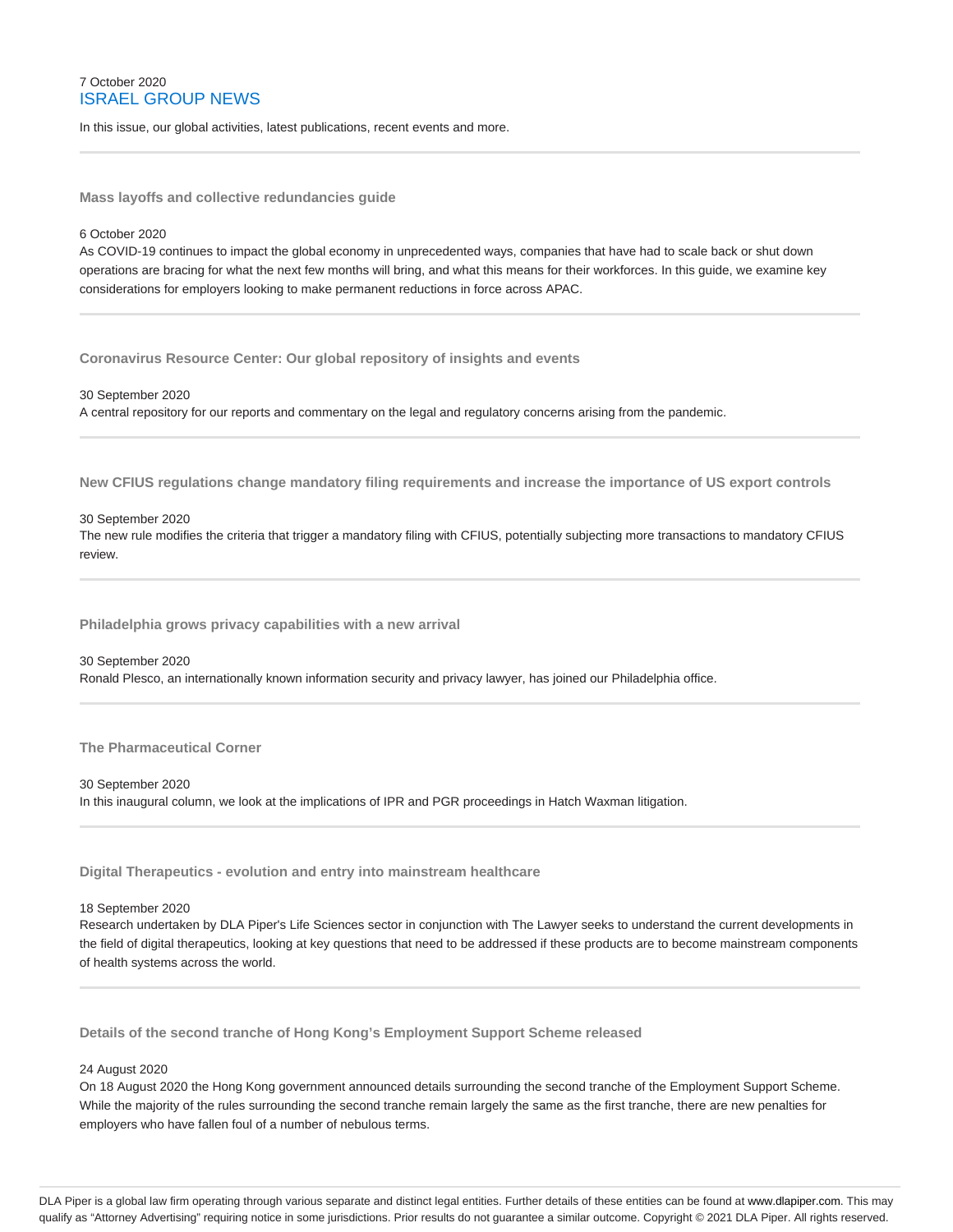**Release of exposure draft legislation for major reforms to Australia's Foreign Investment Framework**

10 August 2020

Many governments around the world have been strengthening their laws relating to foreign investment. Australia is no exception to this development and has just released proposed sweeping reforms to its foreign investment regime. In this article, we provide a high level overview of the key proposed amendments and our thoughts on how some of those proposals are likely to affect foreign investment into Australia.

**Vlog series: How to raise equity capital during the Coronavirus pandemic (UK)**

#### 4 August 2020

The first half of 2020 has seen an unprecedented volume of activity by companies raising capital through follow-on equity offerings on the London Stock Exchange in response to the Coronavirus pandemic. There have been over 140 equity issues on the London Stock Exchange's main market or AIM since 20 March 2020 raising more than GBP14 billion.

**Hong Kong Government increases statutory entitlement for maternity leave**

16 July 2020

On 10 October 2018, the Chief Executive stated in her policy address that the government proposed to increase the statutory maternity leave entitlement from ten to 14 weeks.

**Israel Group News July 2020**

# 8 July 2020 ISRAEL GROUP NEWS

In this issue, our global activities, latest publications, recent events and more.

**The legal challenges facing the vaping industry in the EU/UK and the US: An overview and a look ahead**

7 July 2020 Notes as the industry matures.

**PFAS: in California, regulators put cleanup levels on hold, but announce major data hunt**

## 7 MAR 2019

This data hunt will affect thousands of facilities, drinking water systems and private drinking water well owners.

**Intellectual Property and Technology News (United States), Issue 23, Q3 2014**

# 10 SEP 2014 INTELLECTUAL PROPERTY AND TECHNOLOGY NEWS

Our Intellectual Property and Technology News reports on worldwide developments in IP and technology law, offering perspectives, analysis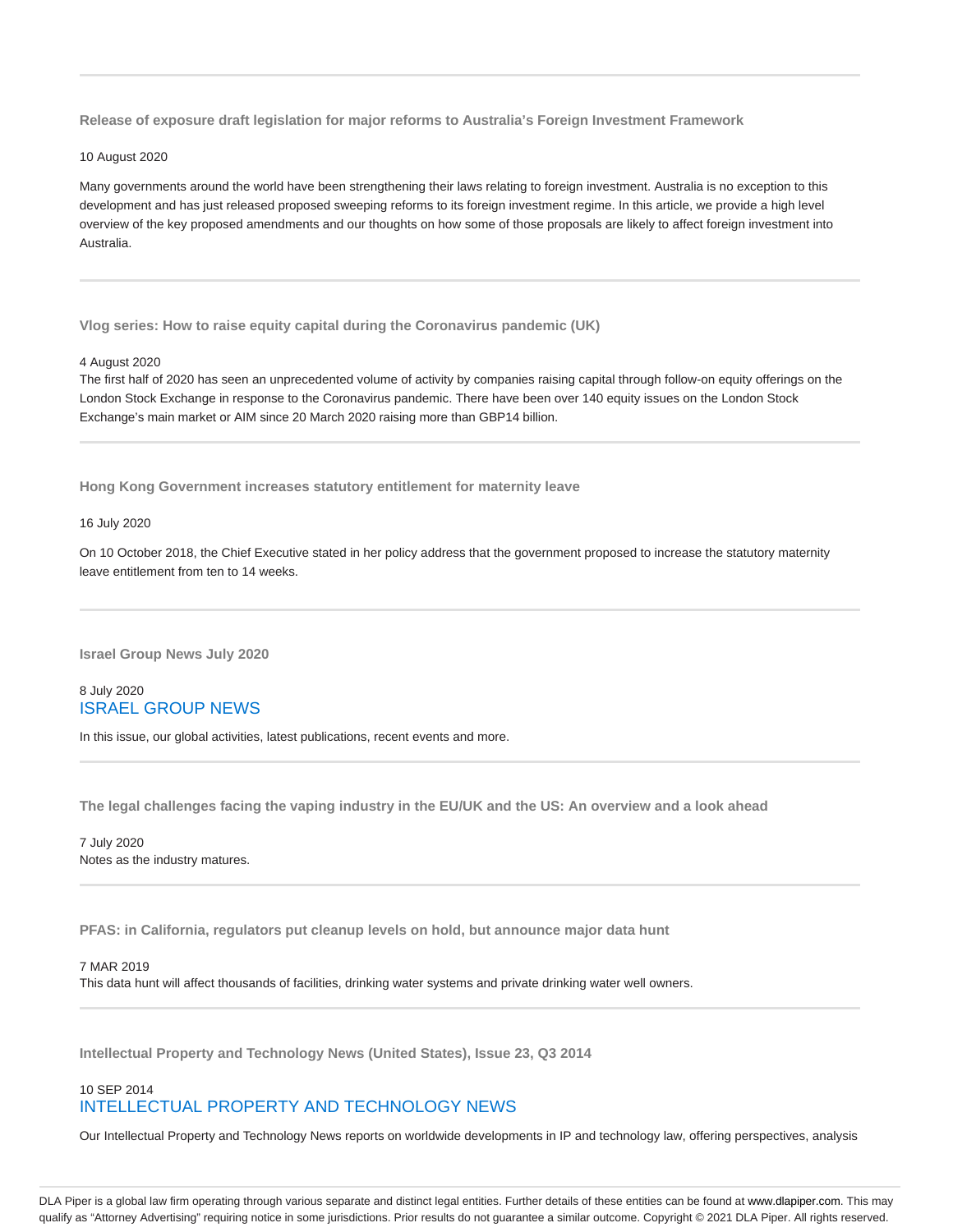**Distributing patent rights between affiliates: guidelines to support enforcement rights around the world**

16 NOV 2015

Considering a few issues at the outset when rights are distributed between Parent and Affiliate (or between multiple affiliates) may avoid difficulties in the future when a company wants to enforce patent rights.

# EVENTS

# Previous

**Using AI to monitor your compliance risks**

31 March 2022 **Webinar** 

**Embracing Digital Evolution**

15 September 2021 **Webinar** 

**EDPB recommendations for safeguarding data transfers after Schrems II**

19 November 2020 **Webinar** 

**Women in Science and Technology Conference**

29 October 2020 | 5:30 - 7:30 p.m. AST Webinar

# **NEWS**

**DLA Piper advises Philip Morris International Inc. on USD16 billion recommended cash offer for Swedish Match**

12 May 2022

DLA Piper, as International Counsel, is advising Philip Morris Holland Holdings B.V., an Affiliate of Philip Morris International Inc. (PMI), on its USD16 billion recommended public offer to the shareholders of Swedish Match AB (Swedish Match), a public limited company with shares listed on Nasdaq Stockholm.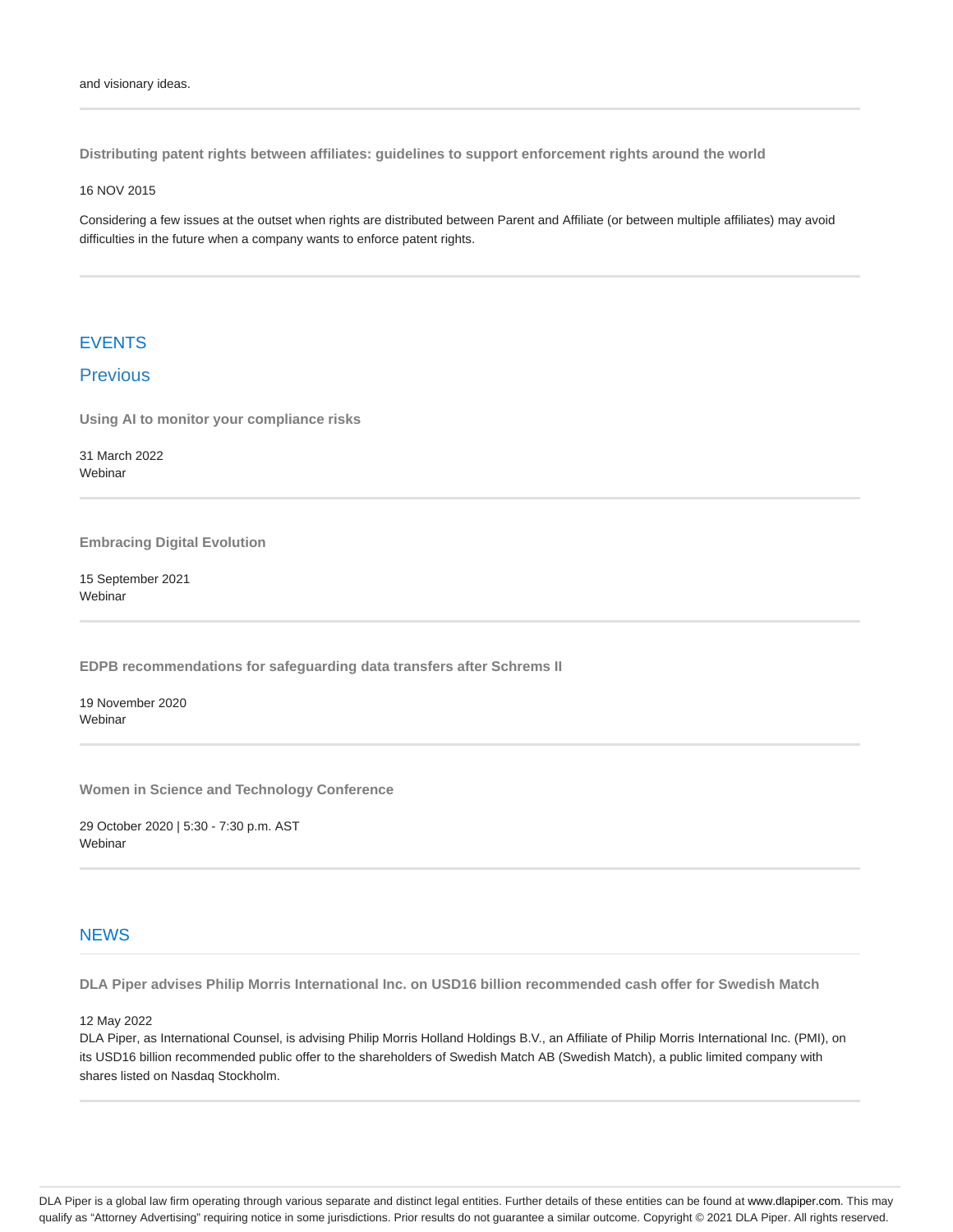**DLA Piper advises Linus Health on its acquisition of Kinesis Health Technologies**

## 6 April 2022

DLA Piper has advised Boston-based digital health company Linus Health on its acquisition of Kinesis Health Technologies, a Dublin-based leader in physical function assessment for older adults.

**DLA Piper lawyers, practices and sectors ranked in latest edition of The Legal 500 Latin America**

## 25 October 2021

DLA Piper today announced that the firm received 46 individual lawyer rankings and 68 firm rankings in The Legal 500 Latin America 2022 guide.

**DLA Piper advises Hinduja Global Solutions on USD1.2 billion sale of its healthcare business**

11 August 2021

DLA Piper is advising Hinduja Global Solutions Limited (HGS) on the sale of its healthcare solutions business to Baring Private Equity Asia, in a transaction valued at USD1.2 billion subject to closing adjustments.

**DLA Piper advises HUTCHMED on its Hong Kong IPO**

## 8 July 2021

DLA Piper is advising global biopharmaceutical company HUTCHMED on its Hong Kong public offering. This will be the third listing for the company, following its first on London's AIM exchange and then NASDAQ in the US.

# Sustainability and ESG

Sustainability and resilience are core business issues in the life sciences sector, given the sector's central role in addressing systemic global challenges including pandemics, access to medicine, and fundamental human rights. Although the specific factors from a sustainability, environmental, social and governance (SESG) perspective in the life science industry differ from those of other industries, creating new and sustainable value in the life science space will depend upon how companies address relevant SESG risks. Boards must actively identify such SESG risks and ensure that they are efficiently mitigated in order for their companies to avoid pitfalls and ensure compliance with evolving regulation around the globe – and also to maintain their competitive position and profitability.

On the basis of our experience in the sector, we believe the following sustainability-related themes to be the core SESG issues that will continue to affect life science businesses:

- **Access and affordability:** Addressing unmet healthcare needs, increasing access to affordable essential medicines and strengthening health systems around the world are all fundamental to social and economic progress. The coronavirus disease 2019 (COVID-19) has further highlighted the importance of the life sciences sector in addressing these challenges. Against this background, international life science business will need to engage in discussions about and develop strategies addressing these issues across the world, particularly with regard to improving the situation in lesser developed countries.
- **Supply chain compliance:** Many governments and regulators around the world are implementing tighter rules on supply chain compliance. To retain their license to operate, life sciences companies must adhere to an evolving set of global laws and regulations. Furthermore, transparency requirements, as well as responsibility and liability for global suppliers are increasing. This ongoing regulatory shift, and the increased likelihood of litigation which goes with it, will have a significant impact on the global life sciences industry. This is because supply chains are often particularly lengthy and complex and influenced by many different internal and external factors that are hard to monitor and control.